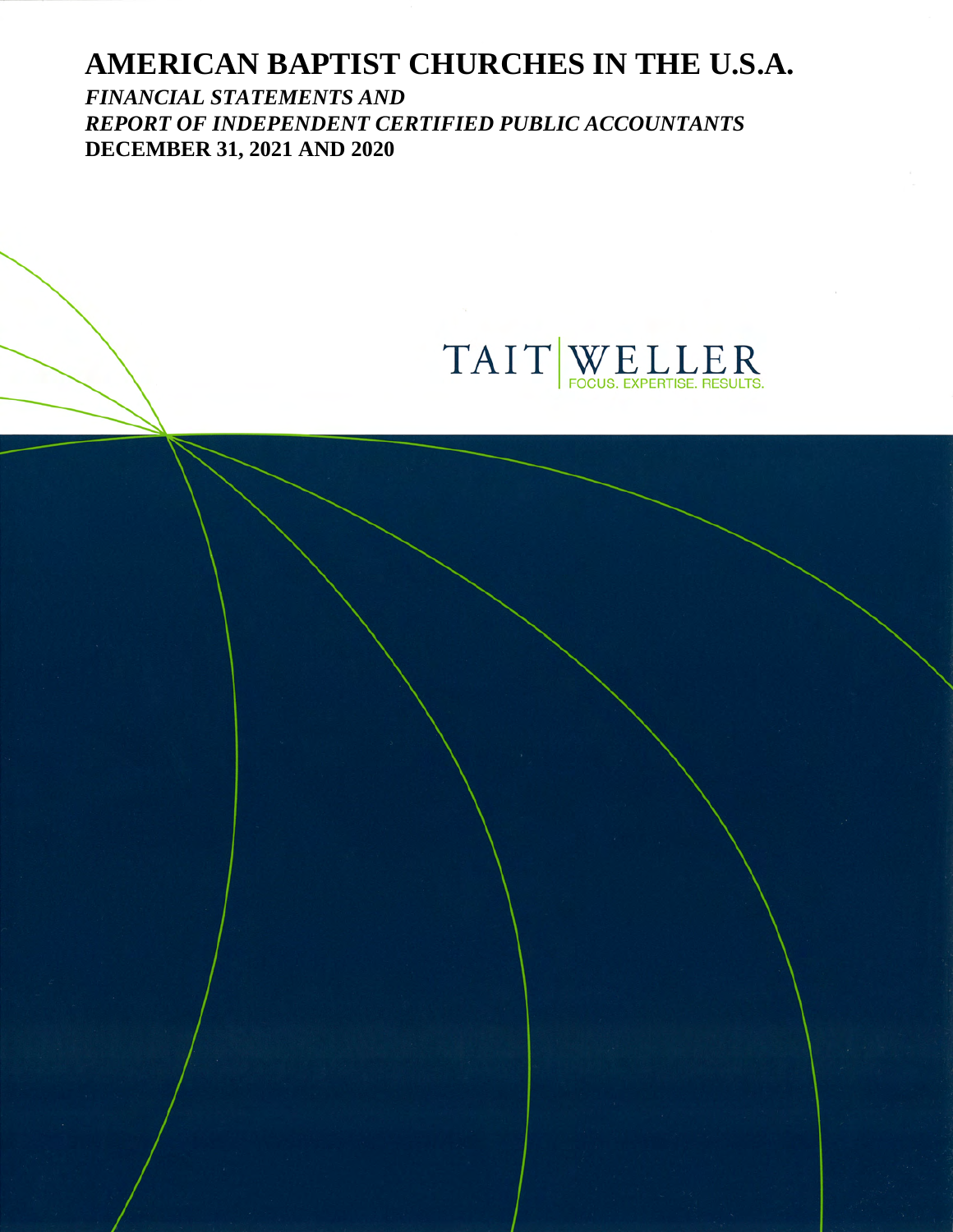# **TABLE OF CONTENTS**

|                                                            | <u>Page</u> |
|------------------------------------------------------------|-------------|
| <b>INDEPENDENT AUDITOR'S REPORT</b>                        | $1 - 2$     |
| <b>FINANCIAL STATEMENTS</b>                                |             |
| <b>Statements of Financial Position,</b>                   |             |
| December 31, 2021 and 2020                                 | 3           |
| <b>Statements of Activities and Changes in Net Assets,</b> |             |
| Year ended December 31, 2021 (with comparative 2020 total) | 4           |
| <b>Statement of Activities and Changes in Net Assets,</b>  |             |
| Year ended December 31, 2020                               | 5           |
| <b>Statements of Cash Flows,</b>                           |             |
| Years ended December 31, 2021 and 2020                     | 6           |
| <b>Notes to Financial Statements</b>                       | 7-19        |
|                                                            |             |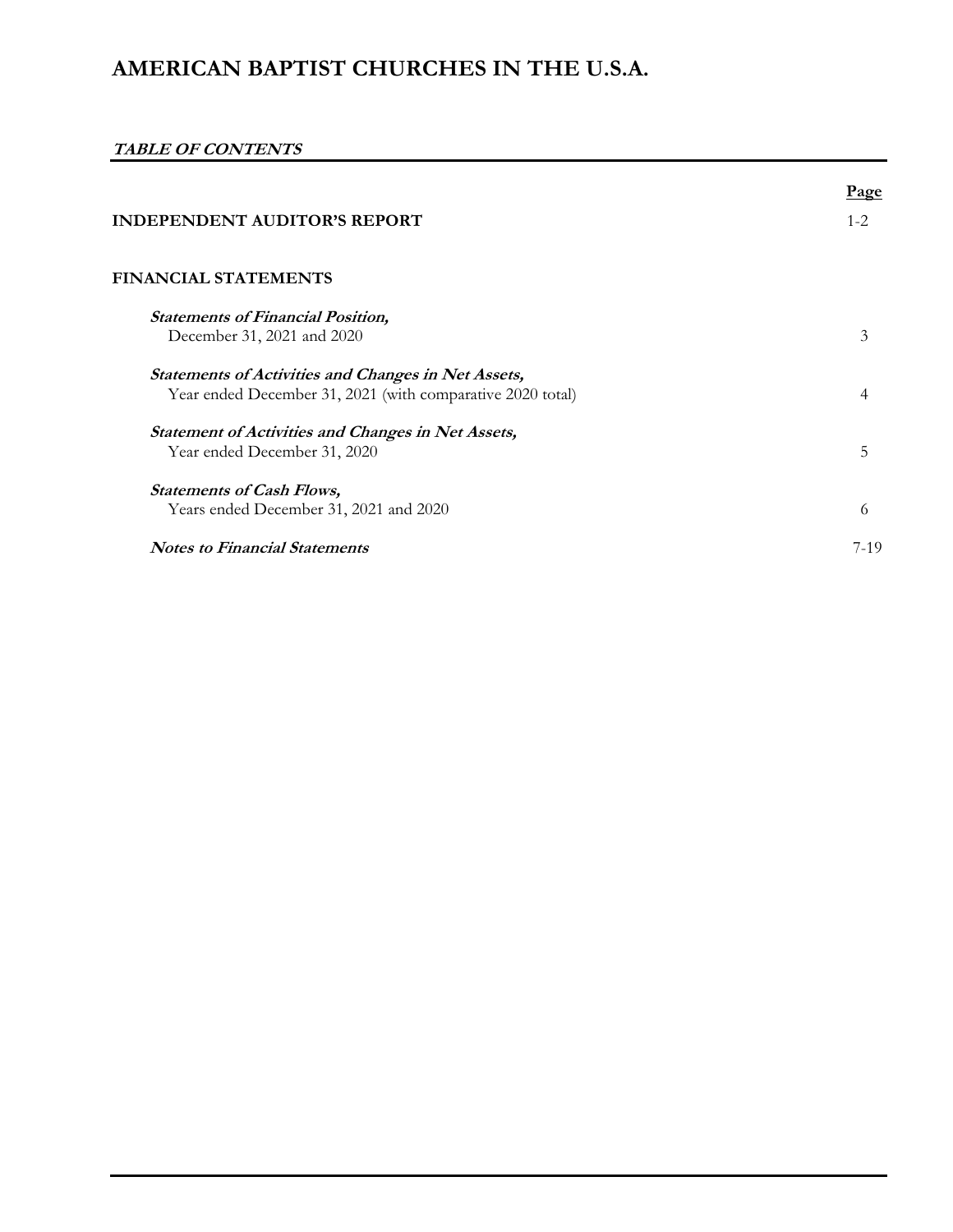

# **REPORT OF INDEPENDENT CERTIFIED PUBLIC ACCOUNTANTS**

**To the Board of General Ministries American Baptist Churches in the USA Valley Forge, Pennsylvania** 

#### **Opinion**

We have audited the accompanying financial statements of American Baptist Churches in the U.S.A. (ABCUSA), which comprise the statements of financial position as of December 31, 2021 and 2020, and the related statements of activities and changes in net assets, functional expenses and cash flows for the years then ended, and the related notes to the financial statements.

In our opinion, the financial statements referred to above present fairly, in all material respects, the financial position of ABCUSA as of December 31, 2021 and 2020, and the changes in its net assets and its cash flows for the years then ended in accordance with accounting principles generally accepted in the United States of America.

#### **Basis for Opinion**

We conducted our audits in accordance with auditing standards generally accepted in the United States of America. Our responsibilities under those standards are further described in the Auditor's Responsibilities for the Audit of the Financial Statements section of our report. We are required to be independent of ABCUSA and to meet our other ethical responsibilities in accordance with the relevant ethical requirements relating to our audits. We believe that the audit evidence we have obtained is sufficient and appropriate to provide a basis for our audit opinion.

#### **Responsibilities of Management for the Financial Statements**

Management is responsible for the preparation and fair presentation of the financial statements in accordance with accounting principles generally accepted in the United States of America, and for the design, implementation, and maintenance of internal control relevant to the preparation and fair presentation of financial statements that are free from material misstatement, whether due to fraud or error.

In preparing the financial statements, management is required to evaluate whether there are conditions or events, considered in the aggregate, that raise substantial doubt about ABCUSA's ability to continue as a going concern within one year after the date that the financial statements are available to be issued.

#### **Auditor's Responsibilities for the Audit of the Financial Statements**

Our objectives are to obtain reasonable assurance about whether the financial statements as a whole are free from material misstatement, whether due to fraud or error, and to issue an auditor's report that includes our opinion. Reasonable assurance is a high level of assurance but is not absolute assurance and therefore is not a guarantee that an audit conducted in accordance with generally accepted auditing standards will always detect a material misstatement when it exists. The risk of not detecting a material misstatement resulting from fraud is higher than for one resulting from error, as fraud may involve collusion, forgery, intentional omissions, misrepresentations, or the override of internal control. Misstatements, including omissions, are considered material if there is a substantial likelihood that, individually or in the aggregate, they would influence the judgment made by a reasonable user based on the financial statements.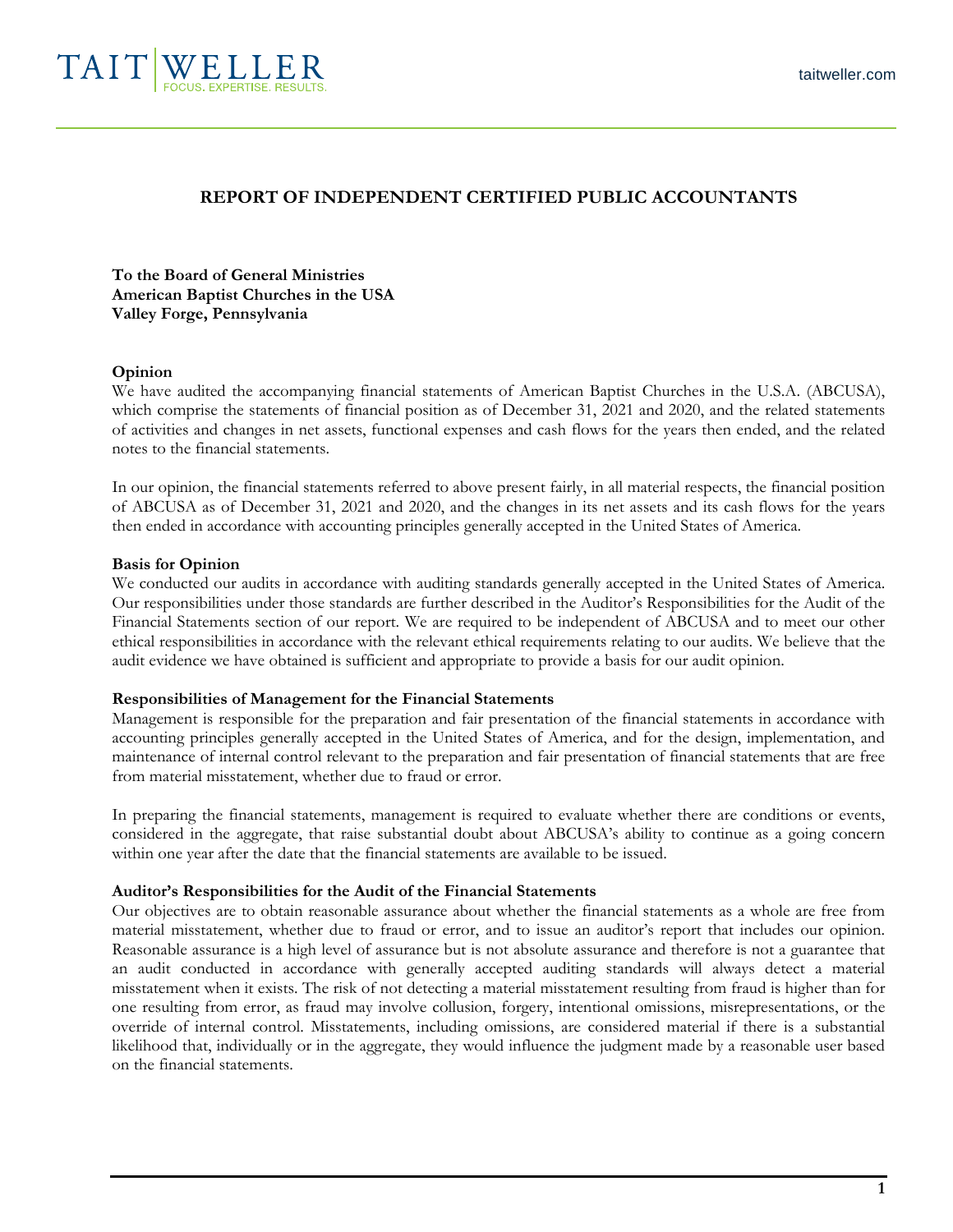In performing an audit in accordance with generally accepted auditing standards, we:

- Exercise professional judgment and maintain professional skepticism throughout the audit.
- Identify and assess the risks of material misstatement of the financial statements, whether due to fraud or error, and design and perform audit procedures responsive to those risks. Such procedures include examining, on a test basis, evidence regarding the amounts and disclosures in the financial statements.
- Obtain an understanding of internal control relevant to the audit in order to design audit procedures that are appropriate in the circumstances, but not for the purpose of expressing an opinion on the effectiveness of the ABCUSA's internal control. Accordingly, no such opinion is expressed.
- Evaluate the appropriateness of accounting policies used and the reasonableness of significant accounting estimates made by management, as well as evaluate the overall presentation of the financial statements.
- Conclude whether, in our judgment, there are conditions or events, considered in the aggregate, that raise substantial doubt about ABCUSA's ability to continue as a going concern for a reasonable period of time.

We are required to communicate with those charged with governance regarding, among other matters, the planned scope and timing of the audit, significant audit findings, and certain internal control related matters that we identified during the audit.

Tait, Weller ? Baher LUP

**Philadelphia, Pennsylvania June 9, 2022**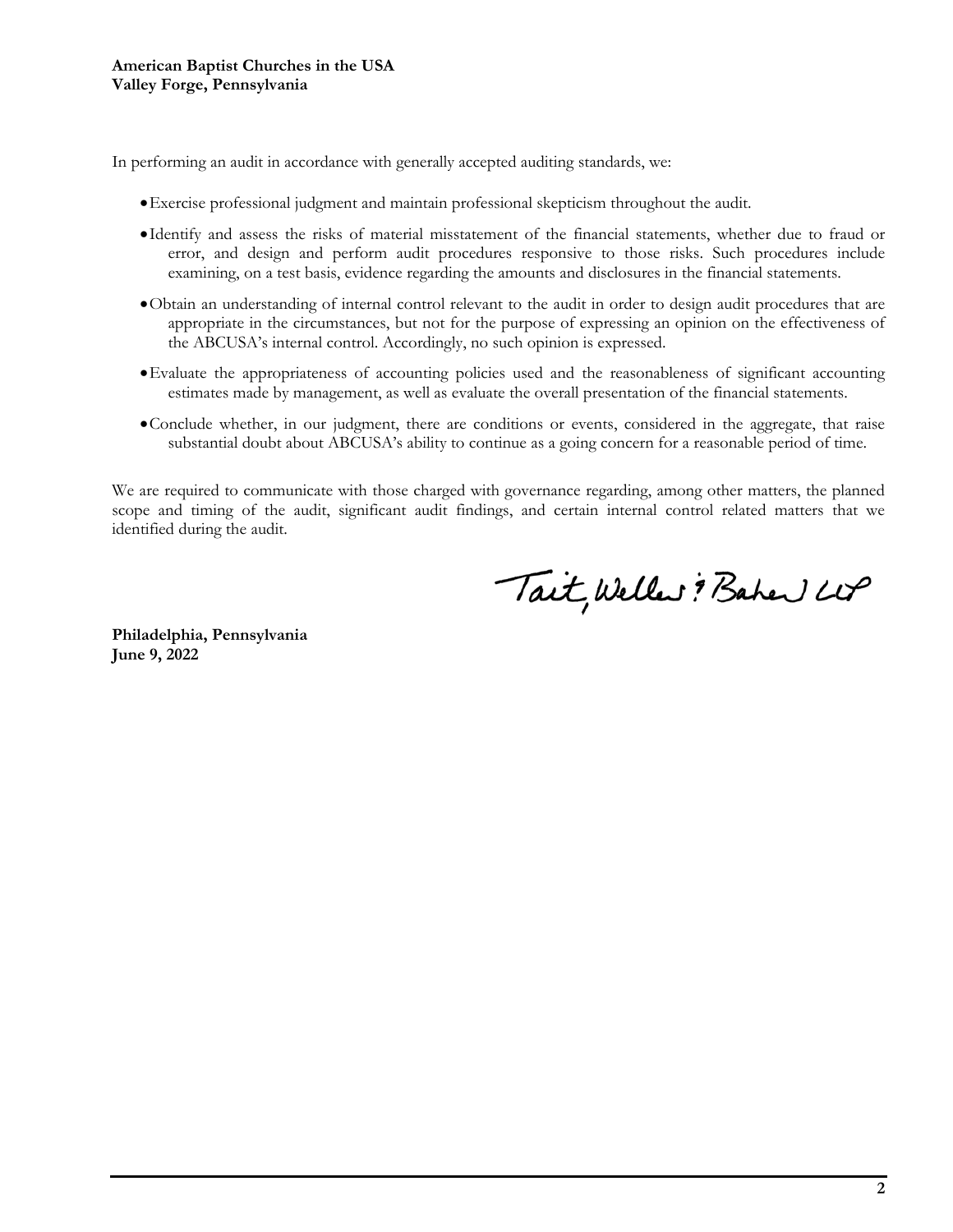# **STATEMENTS OF FINANCIAL POSITION**

### **December 31, 2021 And 2020**

|                                                         | 2021         | 2020         |
|---------------------------------------------------------|--------------|--------------|
| <b>ASSETS</b>                                           |              |              |
| <b>CURRENT ASSETS</b>                                   |              |              |
| Cash and cash equivalents                               | \$3,310,970  | \$2,110,363  |
| Accounts receivable from Baptist-related organizations, |              |              |
| net of allowance for doubtful accounts                  | 1,775,917    | 1,593,870    |
| Prepaid expenses and other current assets               | 141,080      | 151,228      |
| Mortgage receivable                                     |              | 3,719,040    |
| Note receivable, current portion                        | 1,414        | 5,904        |
| <b>Total Current Assets</b>                             | 5,229,381    | 7,580,405    |
| <b>NONCURRENT ASSETS</b>                                |              |              |
| Investments, at fair value                              | 35,760,396   | 29,786,730   |
| Land, buildings and equipment, net                      | 3,255,204    | 3,378,583    |
| Lease acquisition costs, net                            | 26,417       | 43,325       |
| <b>Total Assets</b>                                     | \$44,271,398 | \$40,789,043 |
|                                                         |              |              |

### **LIABILITIES AND NET ASSETS**

| <b>CURRENT LIABILITIES</b>                  |                     |               |
|---------------------------------------------|---------------------|---------------|
| Accounts payable and accrued liabilities    | \$<br>165,872       | \$<br>115,586 |
| Funds of others – Mission Support           | 1,326,447           | 1,163,080     |
| Funds held for others                       | 1,372,214           | 855,627       |
| Refundable advance                          | 744,802             | 619,959       |
| Deferred lease revenue, current portion     | 96,476              | 96,476        |
| <b>Total Current Liabilities</b>            | 3,705,811           | 2,850,728     |
| <b>NONCURRENT LIABILTIES</b>                |                     |               |
| Deferred lease revenue, non-current portion | 1,109,319           | 1,205,795     |
| <b>Total Liabilities</b>                    | 4,815,130           | 4,056,523     |
| <b>NET ASSETS</b>                           |                     |               |
| Without donor restrictions                  |                     |               |
| Board designated                            | 28,567,363          | 26,602,628    |
| Board undesignated                          | 4,302,583           | 3,845,266     |
| Total without donor restrictions            | 32,869,946          | 30,447,894    |
| With donor restrictions                     | 6,586,322           | 6,284,626     |
| <b>Total Net Assets</b>                     | 39,456,268          | 36,732,520    |
| <b>Total Liabilities and Net Assets</b>     | <u>\$44,271,398</u> | \$40,789,043  |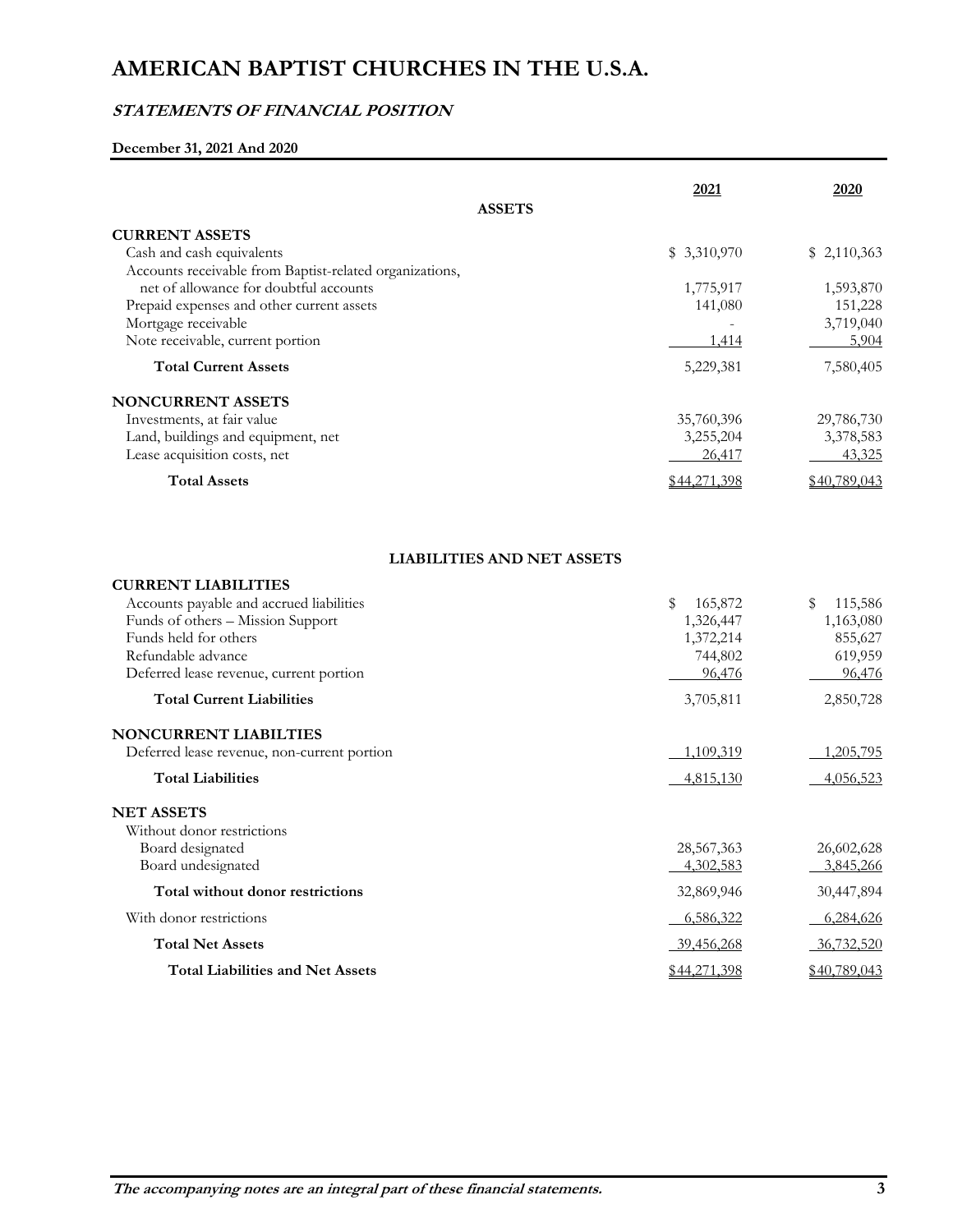# **STATEMENTS OF ACTIVITIES AND CHANGES IN NET ASSETS**

### **For The Year Ended December 31, 2021 (With Comparative Totals For The Year Ended December 31, 2020)**

|                                                                | Without<br>Donor<br><b>Restrictions</b> | With<br>Donor<br>Restrictions | 2021<br>Total          | 2020<br>Total          |
|----------------------------------------------------------------|-----------------------------------------|-------------------------------|------------------------|------------------------|
| Operating revenues, gains and other support:                   |                                         |                               |                        |                        |
| American Baptist mission support                               |                                         |                               |                        |                        |
| Amounts received on behalf of others<br>\$26,300,457           |                                         |                               |                        |                        |
| Amounts remitted to others<br>\$24,359,001                     |                                         |                               |                        |                        |
| Amounts retained by ABCUSA                                     | \$1,941,456                             | \$                            | \$1,941,456            | \$1,820,217            |
| Donations and other revenue                                    | 1,356,095                               | 3,328                         | 1,359,423              | 880,492                |
| Endowment return designated for current operations             | 910,280                                 | 256,866                       | 1,167,146              | 1,478,094              |
| Other investment income                                        | 134                                     |                               | 134                    | 767                    |
| Net assets released from restrictions - operating:             |                                         |                               |                        |                        |
| Satisfaction of program restrictions                           | 256,866                                 | (256, 866)                    |                        |                        |
| Total operating revenues, gains and other support              | 4,464,831                               | 3,328                         | 4,468,159              | 4,179,570              |
|                                                                |                                         |                               |                        |                        |
| <b>Expenses</b>                                                |                                         |                               |                        |                        |
| Mission Center building operations                             | 48,093                                  |                               | 48,093                 | 43,736                 |
| Treasurer's office                                             | 716,298                                 |                               | 716,298                | 721,612                |
| Mission resource development                                   | 489,329                                 |                               | 489,329                | 320,489                |
| Biennial                                                       | 302,984                                 |                               | 302,984                |                        |
| General Secretary and Associate General Secretary              | 431,294                                 |                               | 431,294                | 467,305                |
| Information technology                                         | 238,114                                 |                               | 238,114                | 246,863                |
| Building management                                            | 167,993                                 |                               | 167,993                | 133,536                |
| Development Office                                             | 6,109                                   |                               | 6,109                  | 79,789                 |
| Representative process                                         | 210,106                                 |                               | 210,106                | 163,118                |
| Regional operations                                            | 35,188                                  |                               | 35,188                 | 34,201                 |
| Distribution to others                                         | 160,329                                 |                               | 160,329                | 217,180                |
| General and administrative                                     | 266,212                                 |                               | 266,212                | 214,839                |
| Human resource development                                     | 48,472                                  |                               | 48,472                 | 45,034                 |
| Office of travel and conference planning                       | 176,609                                 |                               | 176,609                | 186,529                |
| <b>Transition Ministries</b>                                   | 528,992                                 |                               | 528,992                | 513,321                |
| Denominational emphasis                                        | 965                                     |                               | 965                    | 185                    |
| ABC information                                                | 492,580                                 |                               | 492,580                | 316,528                |
| Orientation to American Baptist Life                           | 8,547                                   |                               | 8,547                  |                        |
| Women in Ministry                                              | 147,789                                 |                               | 147,789                | 188,808                |
| Ecumenical relations                                           | 73,690                                  | $\sim$                        | 73,690                 | <u>74,105</u>          |
| <b>Total expenses</b>                                          | 4,549,693                               | $\sim$                        | 4,549,693              | 3,967,178              |
| Excess (deficiency) of revenue and support                     |                                         |                               |                        |                        |
| over expenses                                                  | (84, 862)                               | 3 3 2 8                       | (81, 534)              | 212.392                |
|                                                                |                                         |                               |                        |                        |
| Other changes<br>PPP SBA Grant revenue                         | 619,959                                 |                               | 619,959                |                        |
| Investment return in excess of amounts                         |                                         |                               |                        |                        |
| designated for current operations                              |                                         | 263,637                       |                        | 1,710,222              |
|                                                                | 1,755,611                               |                               | 2,019,248              |                        |
| Other investment income                                        | 34,868                                  | 34,731                        | 69,599                 | 387,291                |
| Net change in value of investment in limited liability company |                                         |                               |                        | (4,821)                |
| Loss on sale of property held for investment                   |                                         |                               |                        | (36, 647)              |
| Lease revenue                                                  | 96,476                                  |                               | 96,476                 | 96,476                 |
| Total other changes<br>Changes in net assets                   | 2,506,914<br>2,422,052                  | 298,368<br>301,696            | 2,805,282<br>2,723,748 | 2,152,521<br>2,364,913 |
|                                                                |                                         |                               |                        |                        |
| <b>Net Assets</b>                                              |                                         |                               |                        |                        |
| Beginning of year                                              | 30,447,894                              | 6,284,626                     | 36,732,520             | 34,367,607             |
| End of year                                                    | \$32,869,946                            | \$6,586,322                   | \$39,456,268           | \$36,732,520           |

**The accompanying notes are an integral part of these financial statements. 4**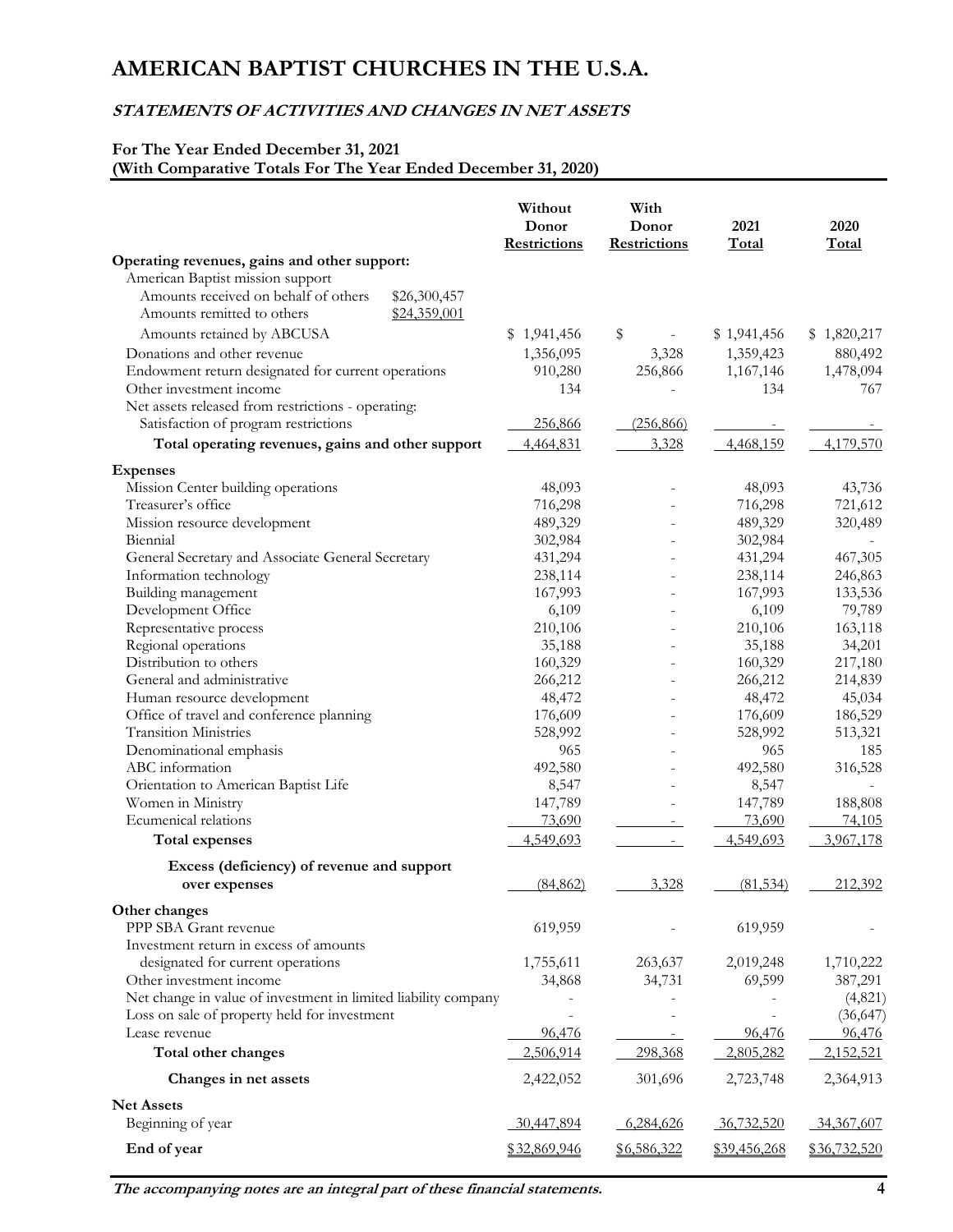# **STATEMENT OF ACTIVITIES AND CHANGES IN NET ASSETS**

### **For The Year Ended December 31, 2020**

|                                                                | Without<br>Donor<br><b>Restrictions</b> | With<br>Donor<br><b>Restrictions</b> | 2020<br>Total     |
|----------------------------------------------------------------|-----------------------------------------|--------------------------------------|-------------------|
| Operating revenues, gains and other support:                   |                                         |                                      |                   |
| American Baptist mission support                               |                                         |                                      |                   |
| Amounts received on behalf of others<br>\$24,213,027           |                                         |                                      |                   |
| Amounts remitted to others<br>\$22,392,810                     |                                         |                                      |                   |
| Amounts retained by ABCUSA                                     | \$1,820,217                             | \$                                   | \$1,820,217       |
| Donations and other revenue                                    | 880,492                                 |                                      | 880,492           |
| Endowment return designated for current operations             | 1,139,599                               | 338,495                              | 1,478,094         |
| Other investment income                                        | 767                                     |                                      | 767               |
| Mission Center building operations                             |                                         |                                      |                   |
| Net assets released from restrictions - operating:             |                                         |                                      |                   |
| Satisfaction of program restrictions                           | 364,203                                 | (364,203)                            |                   |
| Total operating revenues, gains and other support              | 4,205,278                               | (25,708)                             | 4,179,570         |
| <b>Expenses</b>                                                |                                         |                                      |                   |
| Mission Center building operations                             | 43,736                                  |                                      | 43,736            |
| Treasurer's office                                             | 721,612                                 |                                      | 721,612           |
| Mission resource development                                   | 320,489                                 |                                      | 320,489           |
| General Secretary and Associate General Secretary              | 467,305                                 |                                      | 467,305           |
| Information technology                                         | 246,863                                 |                                      | 246,863           |
| Building management                                            | 133,536                                 |                                      | 133,536           |
| Development Office                                             | 79,789                                  |                                      | 79,789            |
| Representative process                                         | 163,118                                 |                                      | 163,118           |
| Regional operations                                            | 34,201                                  |                                      | 34,201            |
| Distribution to others                                         | 217,180                                 |                                      | 217,180           |
| General and administrative                                     | 214,839                                 |                                      | 214,839           |
| Human resource development                                     | 45,034                                  |                                      | 45,034            |
| Office of travel and conference planning                       | 186,529                                 |                                      | 186,529           |
| <b>Transition Ministries</b>                                   | 513,321                                 |                                      | 513,321           |
| Denominational emphasis                                        | 185                                     |                                      | 185               |
| ABC information                                                | 316,528                                 |                                      | 316,528           |
| Women in Ministry                                              | 188,808                                 |                                      | 188,808           |
| Ecumenical relations                                           | <u>74,105</u>                           |                                      | 74,105            |
| <b>Total expenses</b>                                          | 3,967,178                               |                                      | 3,967,178         |
| Excess (deficiency) of revenue and support                     |                                         |                                      |                   |
| over expenses                                                  | 238,100                                 | (25,708)                             | 212,392           |
| Other changes                                                  |                                         |                                      |                   |
| Investment return in excess of amounts                         |                                         |                                      |                   |
| designated for current operations                              | 1,420,224                               | 289,998                              | 1,710,222         |
| Other investment income                                        | 284,518                                 | 102,773                              | 387,291           |
| Net change in value of investment in limited liability company | (4,821)                                 |                                      | (4,821)           |
| Loss on sale of property held for investment                   | (36, 647)                               |                                      | (36, 647)         |
| Lease revenue                                                  | 96,476                                  |                                      | 96,476            |
| Total other changes                                            | 1,759,750                               | 392,771                              | 2,152,521         |
| Changes in net assets                                          | 1,997,850                               | 367,063                              | 2,364,913         |
| <b>Net Assets</b>                                              |                                         |                                      |                   |
| Beginning of year                                              | 28,450,044                              | <u>5.917,563</u>                     | <u>34,367,607</u> |
| End of year                                                    | \$30,447,894                            | \$6,284,626                          | \$36,732,520      |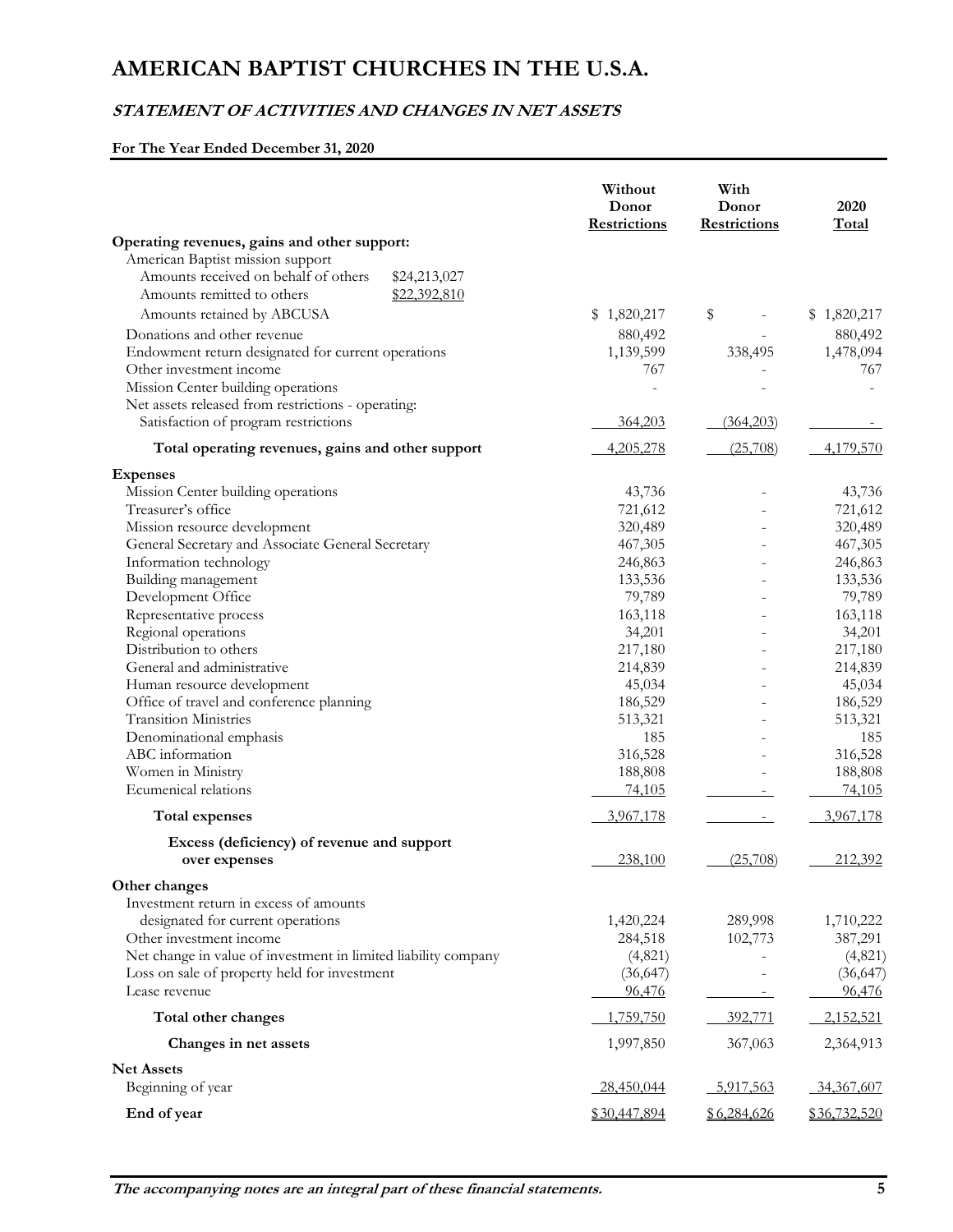# **STATEMENT OF CASH FLOWS**

### **For The Years Ended December 31, 2021 And 2020**

|                                                                                                                                                                                                                                                                                                       | 2021                                                                  | 2020                                                                        |
|-------------------------------------------------------------------------------------------------------------------------------------------------------------------------------------------------------------------------------------------------------------------------------------------------------|-----------------------------------------------------------------------|-----------------------------------------------------------------------------|
| CASH FLOWS FROM OPERATING ACTIVITIES<br>Total change in net assets                                                                                                                                                                                                                                    | \$2,723,748                                                           | 2,364,913<br>\$                                                             |
| Adjustments to reconcile total change in net assets to<br>net cash (used) in/provided by operating activities:                                                                                                                                                                                        |                                                                       |                                                                             |
| Depreciation<br>Loss on sale of property held for investment<br>Amortization of lease acquisition costs<br>Net realized and unrealized gain on investments<br>Net change/loss in value of LLC<br>Amortization of lease income<br>Forgiveness of PPP SBA Loan<br>Cash received from refundable advance | 129,916<br>16,908<br>(1,864,912)<br>(96, 476)<br>(619,959)<br>744,802 | 118,997<br>36,647<br>16,908<br>(2,252,116)<br>4,821<br>(96, 476)<br>619,959 |
| Decrease (increase) in operating assets:<br>Accounts receivable from Baptist related organizations<br>Prepaid expenses and other assets                                                                                                                                                               | (182, 047)<br>10,148                                                  | 195,639<br>(81,297)                                                         |
| Increase (decrease) in operating liabilities:<br>Accounts payable/accrued expenses<br>Funds of others and funds held for others-mission support<br>Net cash provided by operating activities                                                                                                          | 50,286<br>679,954<br>1,592,368                                        | 5,439<br>(288, 882)<br>644,552                                              |
| <b>CASH FLOWS FROM INVESTING ACTIVITIES</b><br>Net proceeds received from sale of property held for investment<br>Purchases of equipment<br>Proceeds from sale of investments, net of purchases<br>Collections of notes receivable                                                                    | (6, 537)<br>(4,108,754)<br>3,723,530                                  | 2,474,068<br>(146, 524)<br>(4,032,546)<br>2,674,979                         |
| Net cash (used for) provided by investing activities                                                                                                                                                                                                                                                  | (391,761)                                                             | 969,977                                                                     |
| Net increase in cash and cash equivalents                                                                                                                                                                                                                                                             | 1,200,607                                                             | 1,614,529                                                                   |
| CASH AND CASH EQUIVALENTS<br>Beginning of year                                                                                                                                                                                                                                                        | 2,110,363                                                             | 495,834                                                                     |
| End of year                                                                                                                                                                                                                                                                                           | \$3,310,970                                                           | \$2,110,363                                                                 |
| NONCASH INVESTING AND FINANCING ACTIVITIES<br>Sales price of property held for investment, net of fees<br>Less: Payments to be received on mortgage receivable                                                                                                                                        | \$                                                                    | \$8,078,653<br>(5,604,585)                                                  |
| Net proceeds received                                                                                                                                                                                                                                                                                 | \$                                                                    | \$2,474,068                                                                 |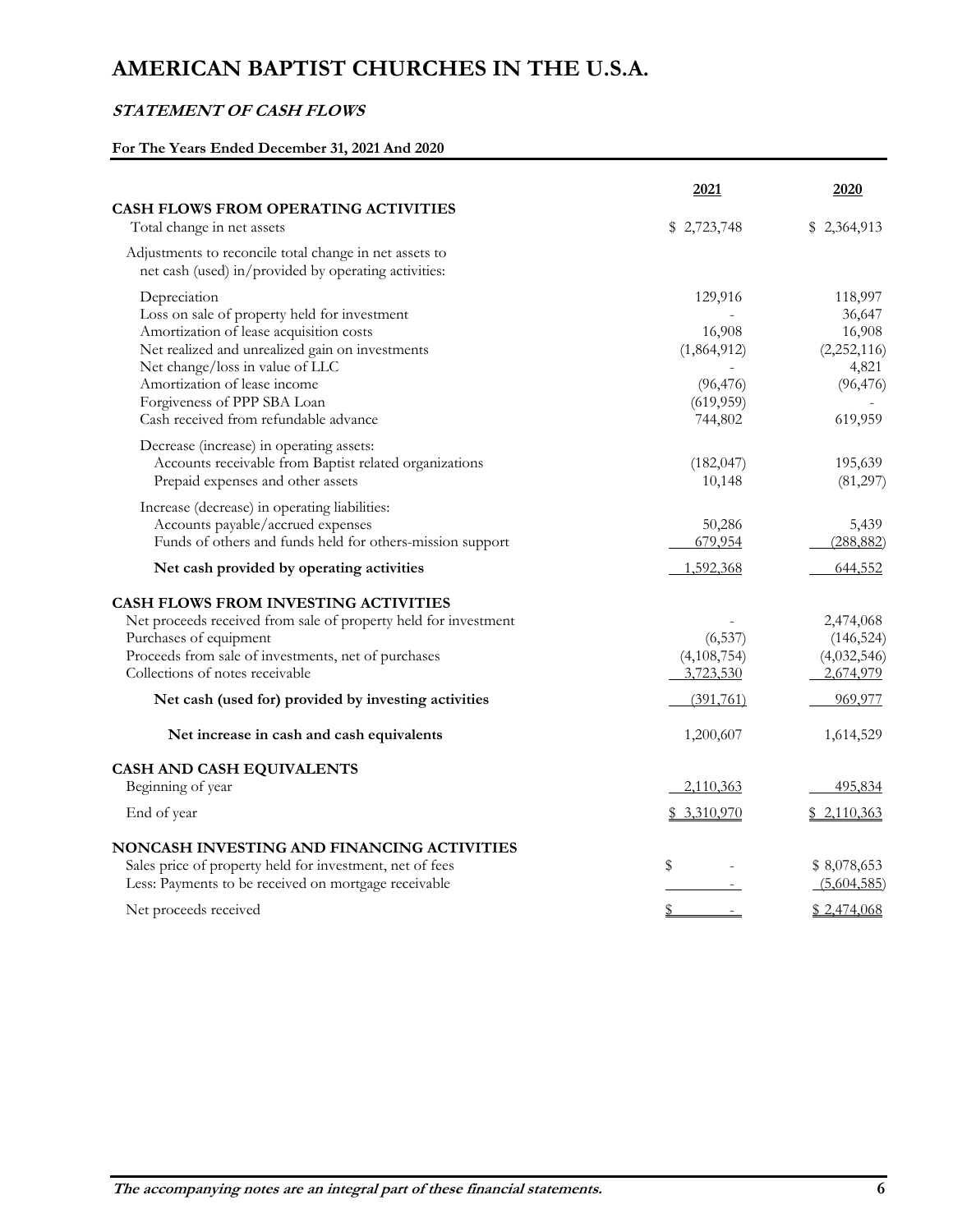### **NOTES TO FINANCIAL STATEMENTS**

#### **December 31, 2021 And 2020**

### **(1) BACKGROUND**

The American Baptist Churches in the U.S.A. **("ABCUSA"**), as a manifestation of the church universal, bears witness to God's intention to bring redemption and wholeness to all creation. American Baptist believe that God's intention can be sought and followed in local congregations and other gatherings of Christians and in associational, regional, national and world bodies as they receive from one another mutual counsel and correction. Since Jesus Christ is the head of the church, each body of Christians, seeking to order its life in accordance with the Scriptures under the guidance of the Holy Spirit, has a proper responsibility under God for maintaining its life of worship, witness, and ministry.

The Internal Revenue Service **("IRS")** has determined ABCUSA to be an "association of churches" and, therefore, exempt from federal income taxes under section 501(c)(3) of the Internal Revenue Code. The IRS has further determined that contributions made to the ABCUSA are deductible by the donors to the extent allowed by law. Management has reviewed their tax positions and has concluded that there are no significant uncertain tax positions that would require recognition in the financial statements.

### **(2) SUMMARY OF SIGNIFICANT ACCOUNTING POLICIES**

### **BASIS OF ACCOUNTING**

The accompanying financial statements of ABCUSA have been prepared using the accrual basis of accounting.

### **NET ASSETS**

For accounting and reporting purposes, ABCUSA classifies its resources into two net asset categories according to externally (donor) imposed restrictions. A description of the two net asset categories follows:

**Net Assets without donor restrictions** – include the revenues and expenses associated with the principal mission of ABCUSA and are segregated as follows:

**Board Undesignated:** These may be used by management for any purpose without restriction.

**Board Designated**: Includes reserves such as the Functioning as Endowment, Proceeds from the Sale of the Mission Center, ABCUSA Operating Reserve and other designated balances. Although intended for specific use, these are not binding on ABCUSA.

**Net Assets with donor restrictions** – include gifts for which restrictions have not been met. Net assets with donor restrictions are limited by donors for a specific purpose or specified period. Also includes gifts and contributions which require, by donor restriction, that the corpus be invested in perpetuity and only the income be made available for program operations in accordance with donor restrictions.

### **CASH AND CASH EQUIVALENTS**

Cash and cash equivalents consist of amounts held in highly liquid securities with maturities of less than three months at the time of purchase and are stated at cost, which approximates fair value.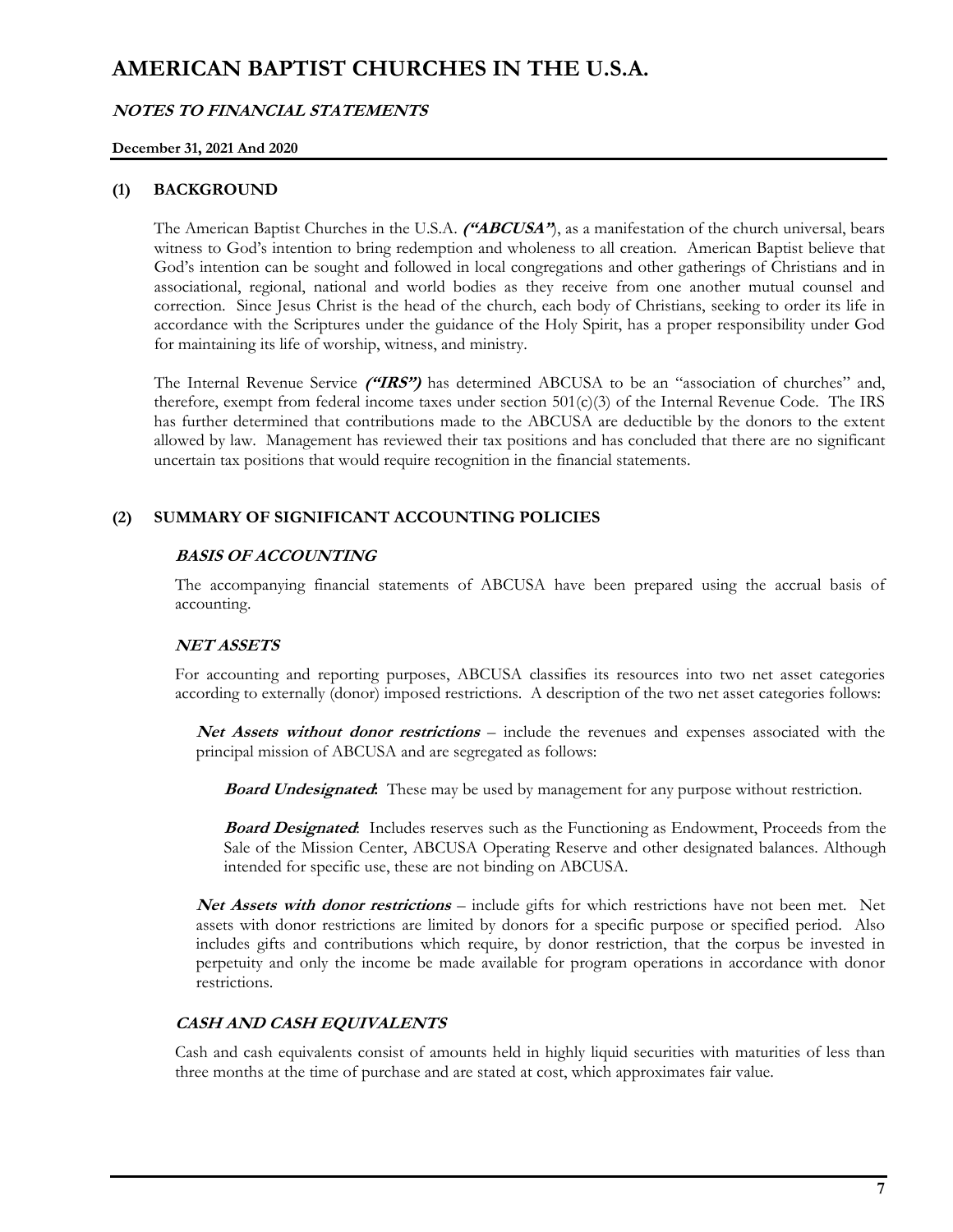# **NOTES TO FINANCIAL STATEMENTS – (Continued)**

#### **December 31, 2021 And 2020**

### **ACCOUNTS RECEIVABLE FROM BAPTIST RELATED ORGANIZATIONS**

Accounts receivable consist of amounts due from Baptist related organizations and local churches for mission fund support and reimbursable costs, net of allowance for doubtful accounts. Allowance for doubtful accounts is determined by review of the aged accounts receivable listing for balances that are specifically identifiable as a credit risk or uncollectible.

### **INVESTMENTS**

Investments are stated at fair value. Donated securities are recorded at fair value on the date of receipt. Investments primarily consist of funds invested in investment pools that are managed by the American Baptist Foundation **("ABF")** (an affiliate), and American Baptist Home Missions Societies **("ABHMS")** (an affiliate).

Investment income is recorded on the accrual basis of accounting and investment transactions are recorded on trade date. Investment income including realized and unrealized gains and losses on investments are recognized as income in the Statement of Activity.

### **INVESTMENT IN PARTNERSHIP AND COMPANY**

In 2008, ABCUSA entered into a limited partnership agreement with the American Baptist Foreign Missions Society **("ABFMS")**, American Baptist Home Mission Society **("ABHMS")**, and the Ministers and Missionaries Benefits Board **("MMBB")** to form 588 Associates, LP (the **"Partnership"**), a Pennsylvania limited partnership, for the purpose of the acquisition of the Mission Center (the **"Sale"**), and 588 Associates, LLC (the **"Company"**), a Pennsylvania limited liability company, for the purpose of managing the activities and serving as the General Partner of the Partnership.

The Partnership agreed to dissolve effective September 30, 2016 in accordance with the Tenants in Common Agreement signed by ABCUSA, ABHMS, ABFMS and MMBB. Per the agreement, the land, building and equipment and the interest in all lease agreements were distributed to the partners based on their respective share in the partnership. The Company had provided the management of the property with the related leases distributed under the Tenants in Common Agreement. The property was sold in March 2020 (see note 4).

ABCUSA's share of the Company's loss for 2020 was \$(4,821) which was recorded as "net change in value of investment in limited liability company" in the statement of activities.

### **PROPERTY, LAND, EQUIPMENT AND DEPRECIATION**

Property, land, and equipment are recorded at cost. Depreciation is provided on a straight-line basis and is charged to expense over the estimated useful lives of the assets. Gains and losses on the disposition of assets are recognized in the Statement of Activity in the period of disposition. Repair and maintenance costs are expensed when incurred, while improvements that extend the life of the assets are capitalized.

ABCUSA reviews its assets for impairment whenever events or changes in circumstances indicate that the carrying value of the asset may not be recoverable.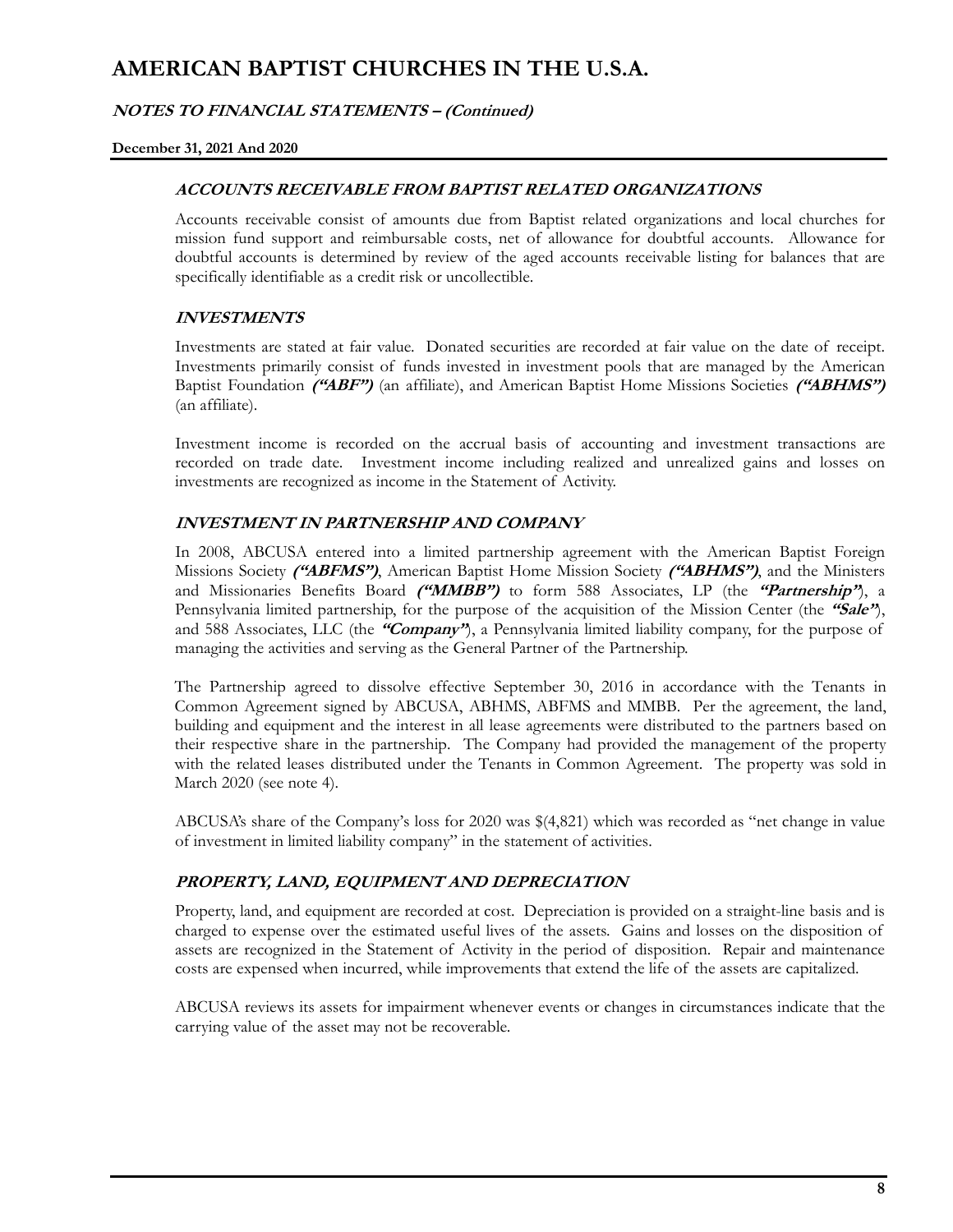# **NOTES TO FINANCIAL STATEMENTS – (Continued)**

#### **December 31, 2021 And 2020**

### **FUNDS OF OTHERS-MISSION SUPPORT**

Mission Support consists of funds administered by ABCUSA but intended for affiliated organizations in accordance with the approved budget covenant. These payments are recorded as a liability, funds of others-Mission Support, when received.

## **FUNDS HELD FOR OTHERS**

ABCUSA collects and distributes other (non-Mission Support) funds for the benefit of others. ABCUSA holds these funds in a fiduciary capacity and its sole responsibility regarding these funds is in the capacity of acting as an agent. These funds represent contributions for other institutions and are recorded as a liability, funds held for others, when received.

### **DEFERRED LEASE REVENUE**

Deferred lease revenue represents rental income received for a land lease and is amortized using the straight-line method over the term of the leases.

### **CONTRIBUTIONS**

ABCUSA reports gifts of cash and other assets as restricted support if they are received with donor stipulations that limit the use of the donated assets. When a donor restriction expires, that is, when a stipulated time restriction ends, or purpose restriction is accomplished, net assets with donor-imposed restrictions are reclassified to net assets without donor-imposed restrictions and reported in the statement of activities as net assets released from restrictions. If the donor stipulations are met in the same reporting period, the contributions are reported as support without donor-imposed restrictions. ABCUSA recognizes contributions when cash, securities or other assets; or an unconditional promise to give; is received. Conditional promises to give – that is, with a measurable performance or other barrier and a right of return - are not recognized until the conditions on which they depend have been met.

# **USE OF ESTIMATES**

The preparation of financial statements in conformity with accounting principles generally accepted in the United States of America requires management to make certain estimates and assumptions that affect the reported amounts of assets and liabilities as of December 31, 2021 and 2020, and the reported amounts of revenues and expenses for the years then ended. Actual results may differ from those estimates.

# **FUNCTIONAL ALLOCATION OF EXPENSES**

The costs of providing the various programs and other activities have been summarized on a functional basis in footnote 12. Accordingly, certain costs have been allocated among programs and supporting services.

### **RECLASSIFICATIONS**

Certain reclassifications were made to the 2020 financial statements to conform to the 2021 presentation.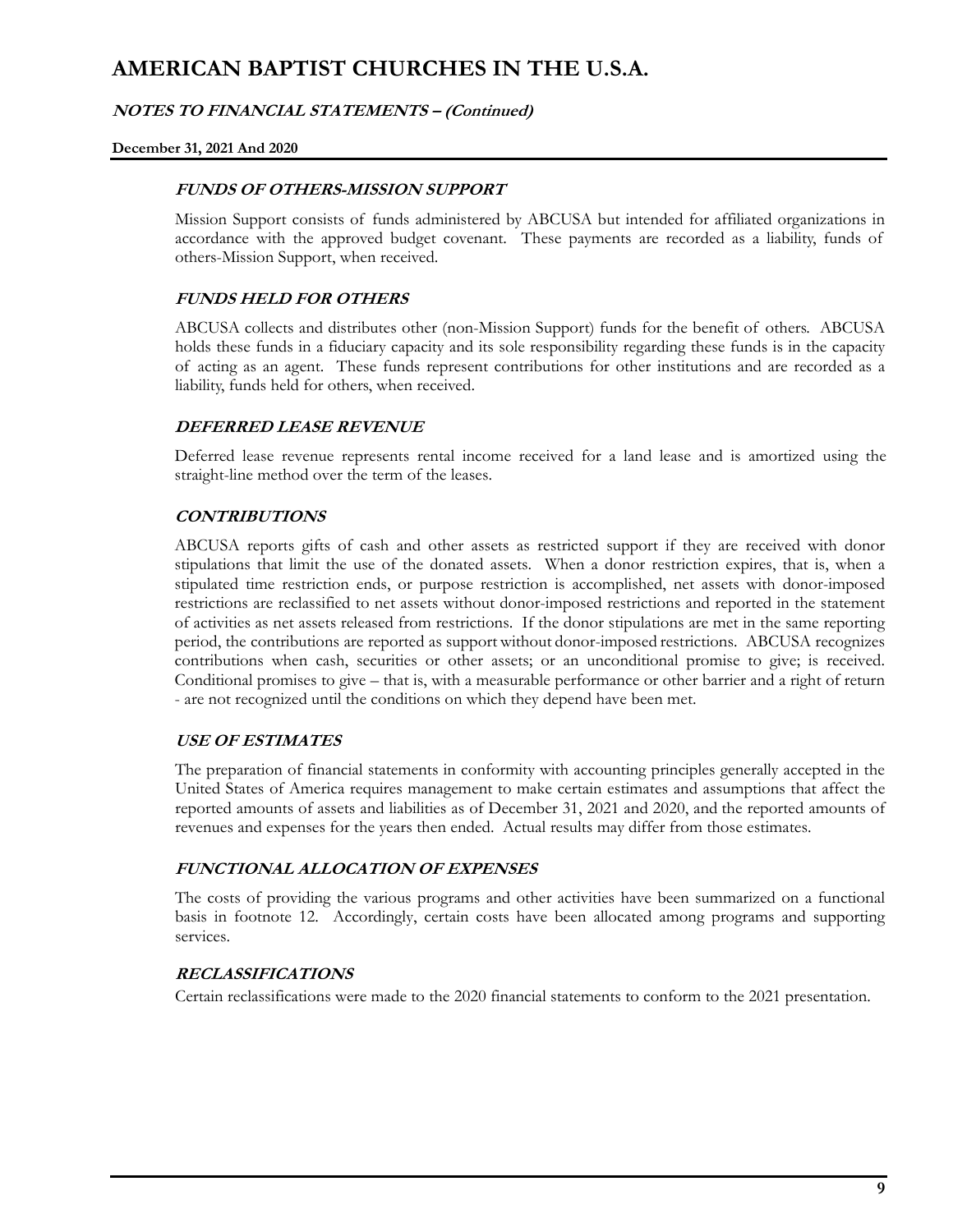### **NOTES TO FINANCIAL STATEMENTS – (Continued)**

**December 31, 2021 And 2020** 

### **(3) INVESTMENTS**

ABCUSA carries its investments at fair value. ABCUSA utilizes various methods to measure the fair value of most of its investments on a recurring basis. Generally accepted accounting principles establish a hierarchy that prioritizes inputs to valuation methods. The three levels of inputs are described below:

- Level 1 Unadjusted quoted prices in active markets at the measurement date for identical assets and/or liabilities. An active market is one in which transactions for assets or liabilities occur with sufficient frequency and volume to provide pricing information on an ongoing basis. This category includes contracts traded on active exchange markets valued using unadjusted prices quoted directly from the exchange.
- Level 2 Observable inputs other than quoted prices included in level 1 that are observable for the asset or liability, either directly or indirectly. These inputs may include quoted prices for the identical instrument on an inactive market, prices for similar instruments, interest rates, prepayment speeds, credit risk, yield curves, default rates and similar data.
- Level 3 Assets or liabilities whose fair value is estimated based on internally developed models or methodologies using inputs that are generally less readily observable and supported by little, if any, market activity at the measurement date. Unobservable inputs are developed based on the best available information and subject to cost benefit constraints.

The inputs methodology used for valuing securities are not necessarily an indication of the risk associated with investing in those securities. For example, amortized cost approximates the current fair value of a security, but since the value is not obtained from a quoted price in an active market, such securities are reflected as Level 2.

The fair values of the investment securities and the associated fair value measurements as of December 31, 2021 and 2020 are as follows:

| 2021                                                                                                                                                                                         | Level 1   | Level 2 | Level 3 | Total                    |
|----------------------------------------------------------------------------------------------------------------------------------------------------------------------------------------------|-----------|---------|---------|--------------------------|
| <b>Investment Type</b>                                                                                                                                                                       |           |         |         |                          |
| Mutual Funds – Fixed Income                                                                                                                                                                  | \$266,295 | S       |         | 266,295<br>\$            |
| Investments reported at net asset value:<br>Blended and Fixed Income Portfolios of the American Baptist Foundation<br>Common Investment Fund of the<br>American Baptist Home Mission Society |           |         |         | 13,212,205<br>22,281,896 |
| <b>Total Investments</b>                                                                                                                                                                     |           |         |         | \$35,760,396             |
|                                                                                                                                                                                              |           |         |         |                          |
| <b>2020</b>                                                                                                                                                                                  | Level 1   | Level 2 | Level 3 | Total                    |
| <b>Investment Type</b>                                                                                                                                                                       |           |         |         |                          |
| Mutual Funds – Fixed Income                                                                                                                                                                  | \$266,311 | S       |         | 266,311                  |
| Investments reported at net asset value:<br>Blended and Fixed Income Portfolios of the American Baptist Foundation<br>Common Investment Fund of the                                          |           |         |         | 12,585,545               |
| American Baptist Home Mission Society                                                                                                                                                        |           |         |         | 16,934,874               |
|                                                                                                                                                                                              |           |         |         |                          |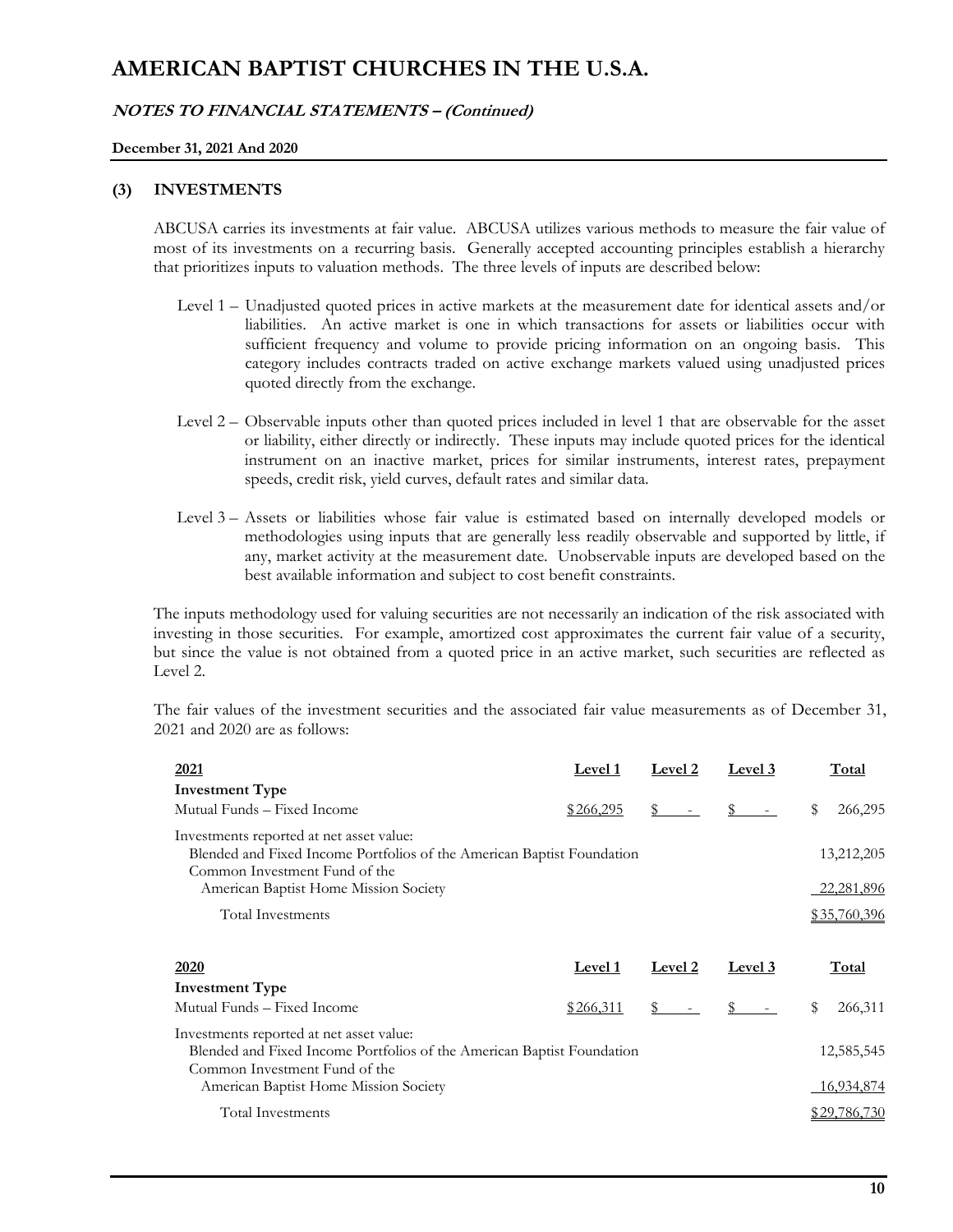# **NOTES TO FINANCIAL STATEMENTS – (Continued)**

#### **December 31, 2021 And 2020**

The Blended and Fixed Income Portfolios of the ABF and the Common Investment Fund of the ABHMS represent investment pools managed by ABF and ABHMS, respectively. Each investment has a calculated net asset value and distributions may be taken at any time.

The Blended Portfolio of the ABF has a target allocation of 60% stock and 40% bonds, however, the target allocation may vary by plus or minus in each category.

The Common Investment Fund of the ABHMS has a long-term optimal allocation target of 66% stocks, 23% bonds and 11% alternatives, however, the allocation may vary by plus or minus in each category.

The following schedule summarizes the investment return on other investments and its classification in the statement of activities for the years ended December 31, 2021 and 2020:

|                                               | 2021        | 2020               |
|-----------------------------------------------|-------------|--------------------|
| Endowment investment income                   |             |                    |
| Gains on investments                          | \$1,992,517 | \$2,200,162        |
| Investment income, net                        | 1,193,877   | 988,154            |
| Total endowment investment income             | \$3,186,394 | <u>\$3,188,316</u> |
| Other investment income – operating           |             |                    |
| Losses on investments                         | \$          | \$<br>(526)        |
| Investment income, net                        | 134         | .293               |
| Total other investment income – operating     | 134         | 767                |
| Other investment income – non-operating       |             |                    |
| (Losses) / gains on investments               | (127,605)   | 52,480             |
| Investment income, net                        | 197,204     | 334,811            |
| Total other investment income – non-operating | 69,599      | 387,291            |

#### **(4) PROPERTY HELD FOR SALE AND MORTGAGE RECEIVABLE**

In 2016, an Investment Partnership consisting of the Headquarters for ABCUSA and other Baptist Organizations, ("the Partnership") in which ABCUSA held a 35% interest was dissolved, and in connection with the dissolution, ABCUSA received its share of the property previously held by the Partnership. ABCUSA's 35% ownership share of the partnership property was \$6,643,762. In 2018, ABCUSA along with the other owners of the former headquarters signed an agreement of sale subject to due diligence. In 2019, ABCUSA relocated its headquarters. The Property held for sale had a net book value of \$6,227,355 as of December 31, 2019. On March 11, 2020, the sale of the property settled. ABCUSA received approximately \$2,474,000 in cash and a 35% interest in an interest free ten-year mortgage. The mortgage holder has elected to exercise an acceleration clause in the agreement and the mortgage was paid off in full on April 30, 2021 at the present value of the future payments at a 5.0% discount rate which totaled approximately \$3,719,000.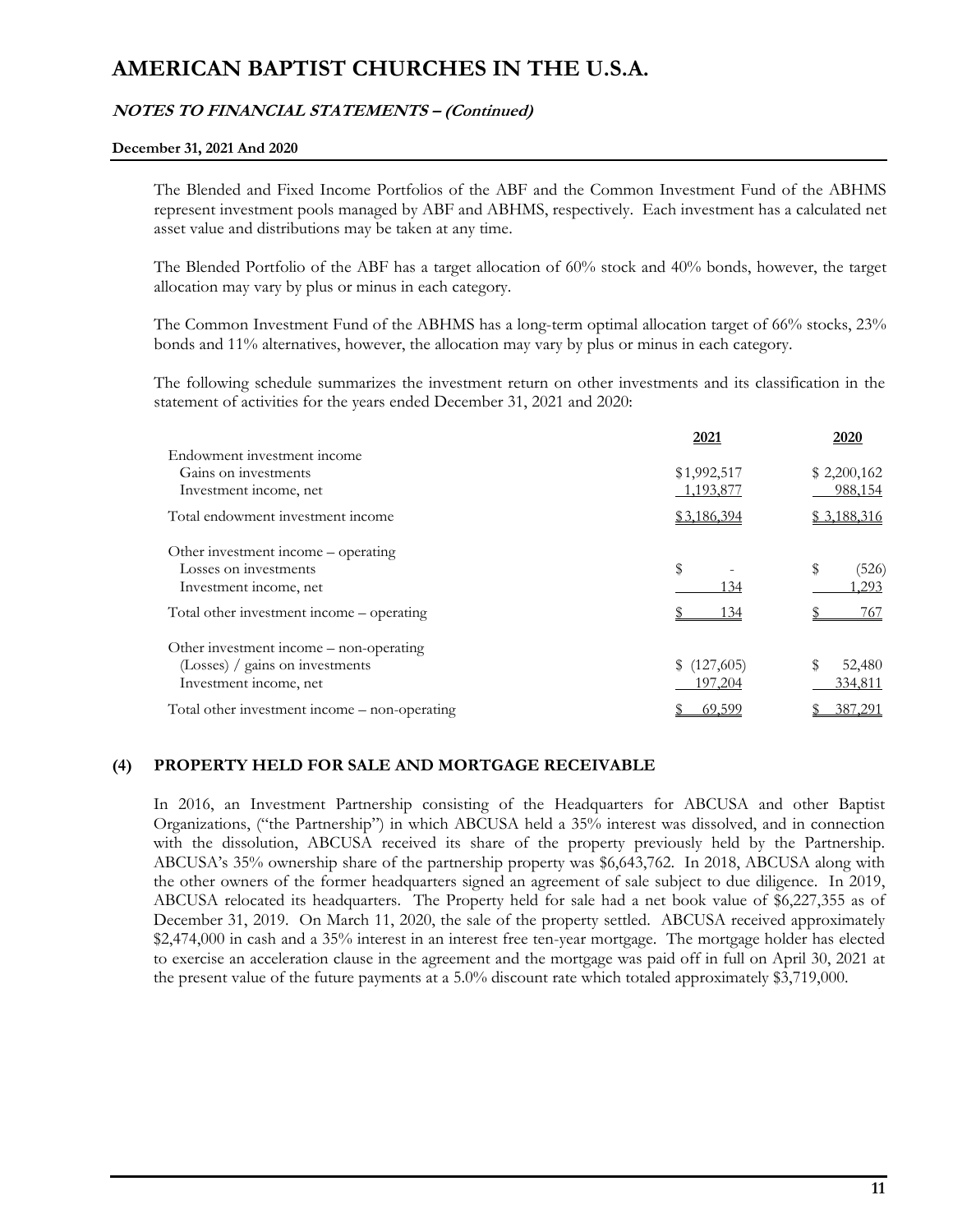### **NOTES TO FINANCIAL STATEMENTS – (Continued)**

**December 31, 2021 And 2020** 

## **(5) LAND, BUILDINGS AND EQUIPMENT**

Land, buildings and equipment as of December 31, 2021 and 2020 consist of the following:

|                                         | 2021         | 2020         |
|-----------------------------------------|--------------|--------------|
| Land                                    | 604,916<br>S | 604,916<br>S |
| <b>Buildings</b>                        | 2,835,740    | 2,835,740    |
| Computer software and equipment         | 529,811      | 523,274      |
| Leasehold improvements                  | 37,962       | 37,962       |
| Office equipment                        | 480,532      | 480,532      |
| Subtotal                                | 4,488,961    | 4,482,424    |
| Accumulated depreciation                | (1,233,757)  | (1,103,841)  |
| Total property, land and equipment, net | \$3,255,204  | \$3,378,583  |

Depreciation expense for the years ended December 31, 2021 and 2020 was \$129,916 and \$118,997, respectively.

### **(6) COVID-19 AND PAYCHECK PROTECTION PROGRAM**

In December 2019, a novel strain of the coronavirus ("COVID-19") was reported in China. The World Health Organization has declared COVID-19 to constitute a "Public Health Emergency of International Concern". This outbreak has affected virtually every industry and has created volatility in the stock markets throughout the world. Many federal and state governments have implemented numerous restrictions, mandated various closures and quarantine requirements in connection with the COVID-19 outbreak. The extent of the impact of COVID-19 on the Organization's operational and financial performance will depend on future developments, including the duration and spread of the outbreak and the impact on the Organization's funders, donors, employees and investments, all of which are uncertain and cannot be predicted.

On April 20, 2020, ABCUSA received a \$744,802 loan under the Small Business Administration's ("SBA") Payment Protection Program (the "PPP Loan"). ABCUSA paid out \$124,843 to related parties to assist with their payroll expenses. ABCUSA had recorded \$619,959 as a Refundable advance on the Statement of Financial Position at December 31, 2020. ABCUSA considered this to be a conditional contribution as it expected to meet the criteria for loan forgiveness upon incurring eligible expenditures and when its application for forgiveness is accepted by the SBA. ABCUSA considered the incurrence of eligible expenses and the acceptance of its application for forgiveness to be barriers in the PPP Loan agreement and as such, recognized contribution income when these conditions are substantially met. If such conditions are not met, ABCUSA was required to repay the PPP Loan in two years from the date of the agreement at a 1% annual interest rate. The loan was forgiven on June 16, 2021, and the amount of \$619,959 has been included in the Statement of Activities and Changes in Net Assets as PPP SBA grant revenue in the year ending December 31, 2021. In addition, the \$124,843 paid out to related parties was also forgiven.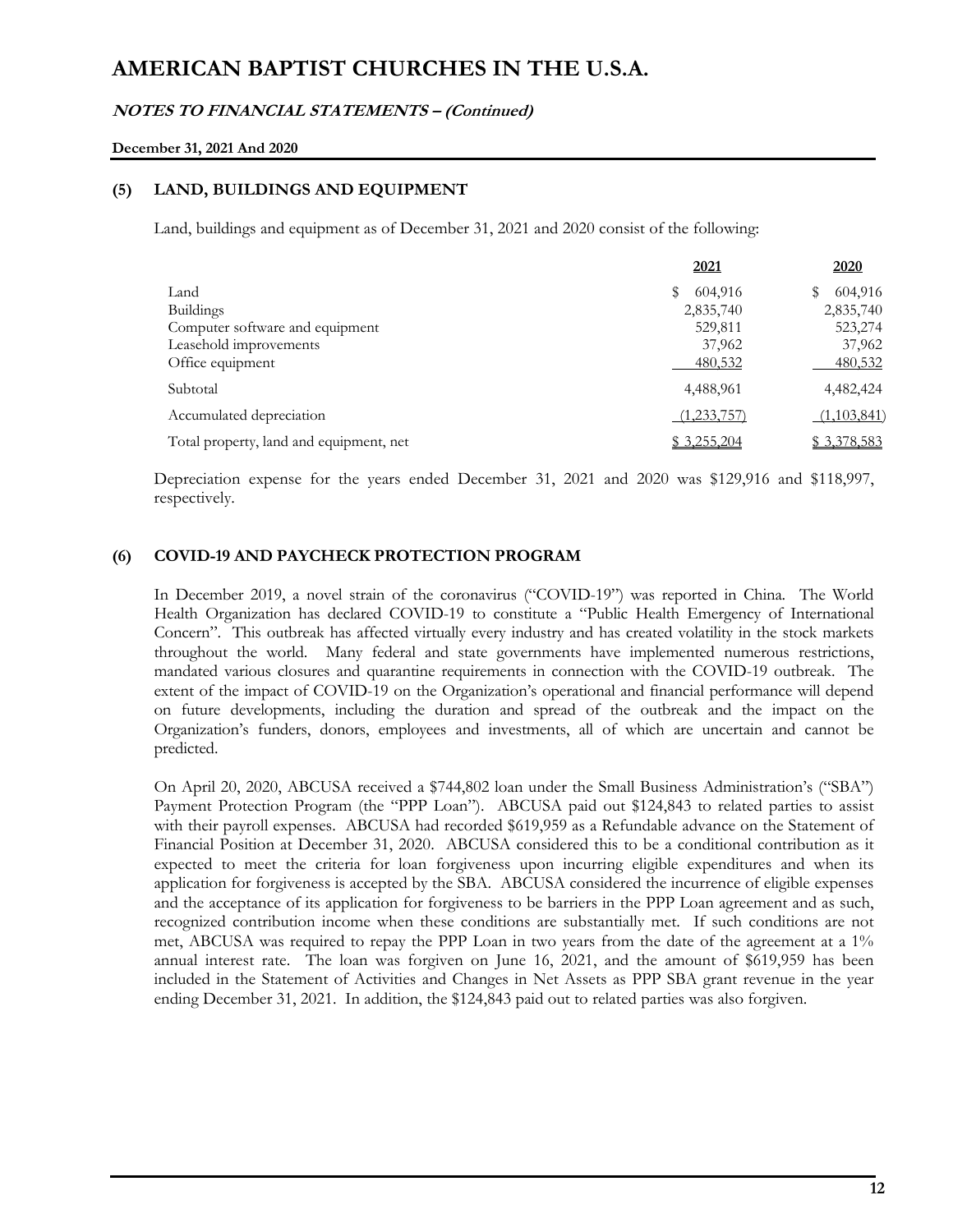**NOTES TO FINANCIAL STATEMENTS – (Continued)** 

**December 31, 2021 And 2020** 

On February 19, 2021, ABCUSA received a \$744,802 loan under the Small Business Administration's ("SBA") second round of the federal Payment Protection Program (the "PPP Loan II"). ABCUSA has recorded \$744,802 as a Refundable advance on the Statement of Financial Position at December 31, 2021. ABCUSA considers this to be a conditional contribution as it expects to meet the criteria for loan forgiveness upon incurring eligible expenditures and when its application for forgiveness is accepted by the SBA. ABCUSA considers the incurrence of eligible expenses and the acceptance of its application for forgiveness to be barriers in the PPP Loan II agreement and as such, will recognize contribution income when these conditions are substantially met. If such conditions are not met, ABCUSA is required to repay the PPP Loan II in five years from the date of the agreement at a 1% annual interest rate. The loan was forgiven on February 22, 2022.

# **(7) NOTES RECEIVABLE**

ABCUSA and other affiliates entered into a loan agreement with American Baptist Historical Society **("ABHS")**, an affiliate, to assist in the relocation of ABHS to another geographical location. The loan agreement with ABCUSA, ABFMS, ABHMS, and MMBB (collectively, the "lessors") totaled \$464,970. ABCUSA contributed 15% of the principal totaling \$69,750.

Commencing October 1, 2009 and thereafter interest accrues at 5%. As of December 31, 2021 and 2020, ABCUSA's share of the principal balance due was \$1,414 and \$5,904, respectively. The balance of this note is due in 2022.

# **(8) LEASE OF AMERICAN BAPTIST FREEDOM CENTER**

In July 1984, ABCUSA entered into an agreement to lease 24 acres of the building property to a third party. The initial lease term is for 50 years with renewal options for an additional 49 years at the lessee's discretion. In 1990, the lease was amended to provide the lessee with additional development considerations on the property. The lease has been classified as an operating lease.

Rent received for the initial lease term approximated \$4,690,000. This amount was deferred and is amortized using the straight-line method over 50 years. Amortization of deferred lease revenue for each of the years ended December 31, 2021 and 2020 was \$96,476. Deferred lease revenue was \$1,205,795 and \$1,302,271 at December 31, 2021 and 2020, respectively.

Costs incurred in negotiating and consummating the lease transactions described above totaled \$624,496. These costs were deferred and are amortized using the straight-line method over various periods of up to 50 years. Amortization on these deferred lease acquisition costs for each of the years ended December 31, 2021 and 2020 was \$16,908. Accumulated amortization was \$598,079 and \$581,171 as of December 31, 2021 and 2020, respectively. These lease acquisition costs were \$26,417 and \$43,325 at December 31, 2021 and 2020, respectively.

In connection with the 2009 sale of the Mission Center Property to ABFMS, ABHMS and MMBB, ABCUSA agreed to share the proceeds, if any, from this leasehold when it matures in 2035 in the following proportions: ABFMS – 3.33%, ABHMS – 23.34%, and MMBB – 16.66%. ABCUSA retains 56.67%.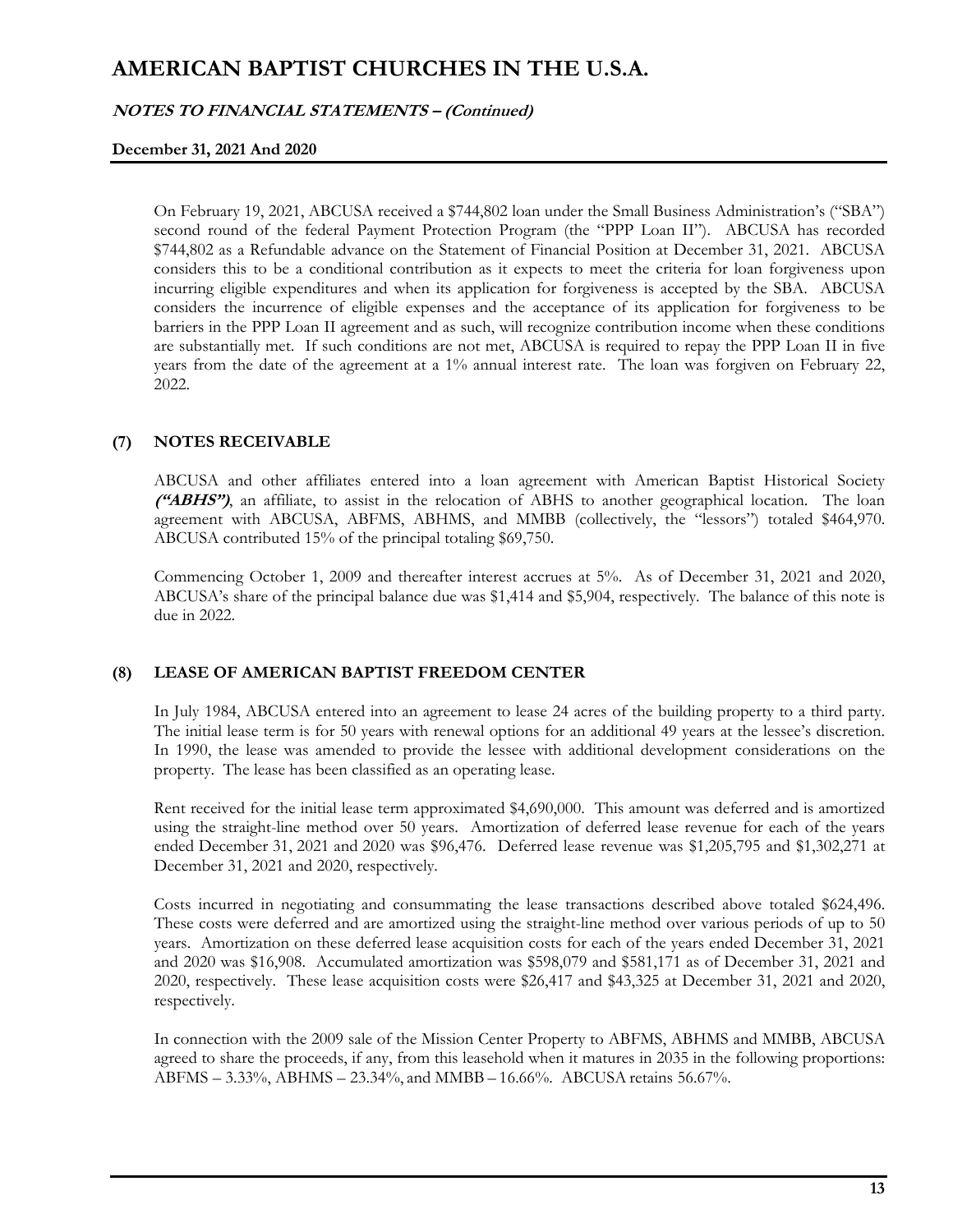### **NOTES TO FINANCIAL STATEMENTS – (Continued)**

#### **December 31, 2021 And 2020**

### **(9) RETIREMENT PLAN**

Substantially all of ABCUSA full-time employees are covered by the American Baptist Churches Retirement Plan (the **"Plan"**), a multi-employer defined contribution plan in accordance with Section 403(b) of the Internal Revenue Code. ABCUSA contributes 13 percent of each participant's annual compensation. Plan expenses for the years ended December 31, 2021 and 2020 were \$265,215 and \$256,009, respectively.

Exempt employees are eligible to participate in the Plan immediately upon enrollment. Non-exempt employees are eligible to participate in the Plan upon completion of three years of service. Upon completion of ten years of service for non-exempt employees, a lump sum contribution will be made that is equivalent to contributions that would have been made during the participant's first three years of services. All participants are fully vested in the Plan upon enrollment.

### **(10) AMOUNTS RECEIVED ON BEHALF OF AND REMITTED TO OTHERS**

Amounts received on behalf of and remitted to others through the American Baptist Mission Support **("ABMS")** during the years ended December 31, 2021 and 2020 were as follows:

|                                                                   | 2021         | 2020         |
|-------------------------------------------------------------------|--------------|--------------|
| Amounts received through ABMS:                                    |              |              |
| ABC Offerings and Other Objectives                                | \$19,839,194 | \$17,799,877 |
| United Mission                                                    | 6,343,239    | 6,277,390    |
| Other campaigns                                                   | 9,738        | 44,987       |
| Gifts to other agencies                                           | 108,286      | 90,773       |
| Total amounts received through ABMS                               | 26,300,457   | 24,213,027   |
| Amounts received on behalf of others were distributed as follows: |              |              |
| National Related Boards                                           | 15,747,942   | 13,977,556   |
| Regions, States, and Baptist Related Activities                   | 5,449,326    | 5,371,905    |
| Other organizations                                               | 3,098,301    | 2,826,003    |
| Shared Support Services to Related Boards                         |              | 153,917      |
| Mission Initiative Fund Disbursements                             | 63,432       | 63,429       |
| Total amounts distributed to others                               | 24,359,001   | 22,392,810   |
| Amounts retained by American Baptist Churches in the              |              |              |
| U.S.A. in accordance with budget covenant provisions              | .941.456     | .820.217     |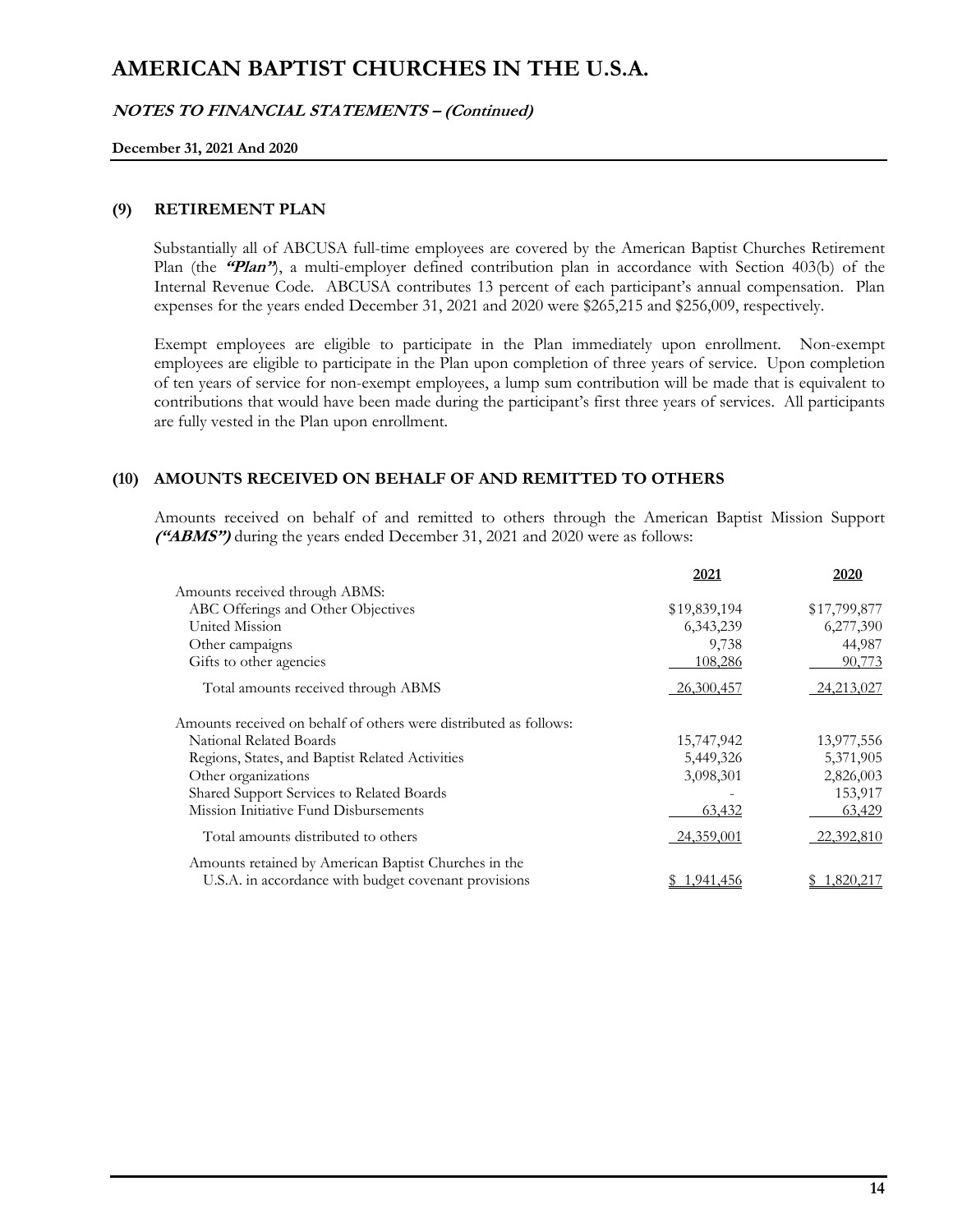### **NOTES TO FINANCIAL STATEMENTS – (Continued)**

#### **December 31, 2021 And 2020**

### **(11) NET ASSETS**

Net assets designated by the Board consisted of the following at December 31, 2021 and 2020:

|                                 | 2021         | 2020         |
|---------------------------------|--------------|--------------|
| <b>ABCUSA</b> Operating Reserve | \$1,066,802  | \$1,066,802  |
| Funds functioning as endowment  | 27,500,561   | 21,816,786   |
| Mission center proceeds         |              | 3,719,040    |
| Total designated by the Board   | \$28,567,363 | \$26,602,628 |

Net assets with donor-imposed restrictions are available for the following purposes at December 31, 2021 and 2020:

|                                                 | 2021        | 2020        |
|-------------------------------------------------|-------------|-------------|
| Funds functioning as endowment:                 |             |             |
| Roblee Fund                                     | \$1,534,237 | \$1,502,144 |
| Other Funds                                     | 1,327,925   | 1,210,352   |
| Other                                           | 72,395      | 69,067      |
| Asian Ministries                                | 522,120     | 487,389     |
| Accumulated income (deficit) on endowment funds | (83,531)    | (197,502)   |
| Total restricted by purpose                     | 3,373,146   | 3,071,450   |
| Perpetual in nature:                            |             |             |
| Women in Ministry                               | 2,323,285   | 2,323,285   |
| <b>Operational Support</b>                      | 889,891     | 889,891     |
| Total perpetual in nature                       | 3,213,176   | 3,213,176   |
| Total restricted net assets                     | \$6,586,322 | \$6,284,626 |

Net assets subject to donor-imposed restrictions released from restriction for the years ended December 31, 2021 and 2020 comprised the following:

|                            | 2021      | 2020      |
|----------------------------|-----------|-----------|
| Operating                  |           |           |
| <b>Operational Support</b> | \$160,329 | \$217,179 |
| Asian Ministries           |           | 25,000    |
| Women in Ministry          | 96,537    | 121,316   |
| Specifics                  |           | 708       |
|                            | \$256,866 | \$364,203 |

Endowment net asset composition by type of fund as of December 31, 2021 and 2020:

|                                                                                                                 | 2021                |                          |                                      |                         |  |
|-----------------------------------------------------------------------------------------------------------------|---------------------|--------------------------|--------------------------------------|-------------------------|--|
|                                                                                                                 | <b>Restrictions</b> | Without<br>Donor         | With<br>Donor<br><b>Restrictions</b> | Total                   |  |
| Donor restricted endowment funds perpetual in nature-<br>Original gift amount<br>Donor restricted – other funds |                     | $\overline{\phantom{a}}$ | \$3,213,176                          | \$3,213,176             |  |
| Funds functioning as endowment                                                                                  | 27,500,561          |                          | 2,778,631                            | 2,778,631<br>27,500,561 |  |
| Total funds                                                                                                     | \$27,500,561        |                          | \$5.991,807                          | \$33,492,368            |  |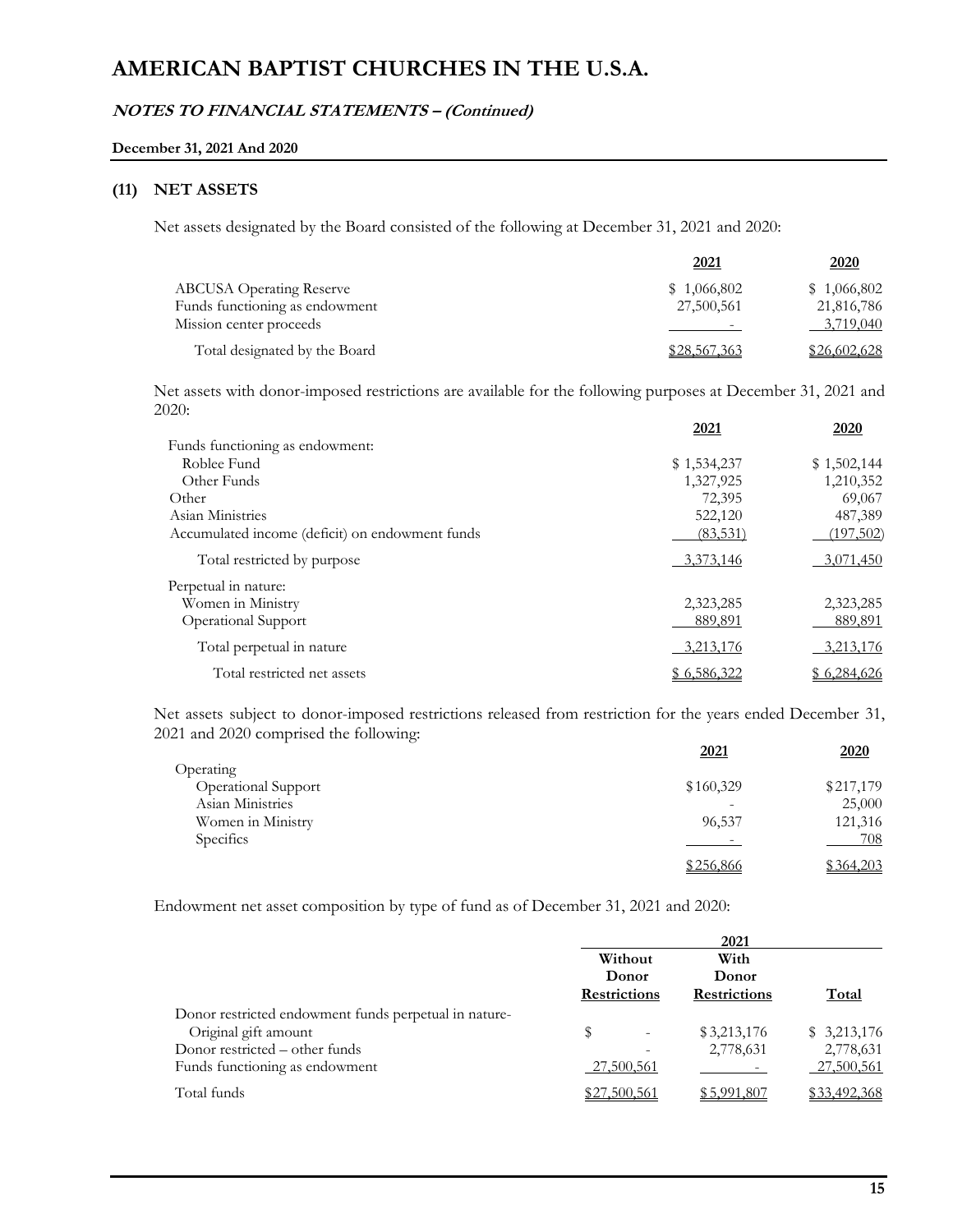# **NOTES TO FINANCIAL STATEMENTS – (Continued)**

### **December 31, 2021 And 2020**

|                                                                               | 2020 |                                         |                                      |                            |
|-------------------------------------------------------------------------------|------|-----------------------------------------|--------------------------------------|----------------------------|
|                                                                               |      | Without<br>Donor<br><b>Restrictions</b> | With<br>Donor<br><b>Restrictions</b> | Total                      |
| Donor restricted endowment funds perpetual in nature-<br>Original gift amount |      | $\overline{\phantom{a}}$                | \$3,213,176                          | \$3,213,176                |
| Donor restricted – other funds<br>Funds functioning as endowment              |      | 21,816,786                              | 2,514,994                            | 2,514,994<br>$-21,816,786$ |
| Total funds                                                                   |      | \$21,816,786                            | \$5.728.170                          | \$27,544,956               |

Change in endowment net assets for the years ended December 31, 2021 and 2020:

|                                                                               | 2021                                    |                                      |                        |
|-------------------------------------------------------------------------------|-----------------------------------------|--------------------------------------|------------------------|
|                                                                               | Without<br>Donor<br><b>Restrictions</b> | With<br>Donor<br><b>Restrictions</b> | Total                  |
| Endowment net assets, December 31, 2020                                       | \$21,816,786                            | \$5,728,170                          | \$27,544,956           |
| Investment return:<br>Investment income, net<br>Net realized/unrealized gains | 951,980<br>1,713,911                    | 233,157<br>287,346                   | 1,185,137<br>2,001,257 |
| Total investment return                                                       | 2,665,891                               | 520,503                              | 3,186,394              |
| Transfer of funds<br>Appropriation of assets for expenditure:                 | 3,928,164                               |                                      | 3,928,164              |
| In accordance with the spending policy                                        | (910, 280)                              | <u>(256,866)</u>                     | (1,167,146)            |
| Endowment net assets, December 31, 2021                                       | \$27,500,561                            | \$5,991,807                          | \$33,492,368           |

|                                                               | 2020                                    |                                      |                          |
|---------------------------------------------------------------|-----------------------------------------|--------------------------------------|--------------------------|
|                                                               | Without<br>Donor<br><b>Restrictions</b> | With<br>Donor<br><b>Restrictions</b> | Total                    |
| Endowment net assets, December 31, 2019<br>Investment return: | \$15,798,714                            | \$5,438,172                          | \$21,236,886             |
| Investment income, net<br>Net realized/unrealized gains       | 735,523<br><u>1,824,300</u>             | 252,631<br>375,862                   | 988,154<br>2,200,162     |
| Total investment return                                       | 2,559,823                               | 628,493                              | 3,188,316                |
| Transfer of funds<br>Appropriation of assets for expenditure: | 4,597,848                               |                                      | 4,597,848                |
| In accordance with the spending policy<br>Other               | (1,013,599)<br>(126,000)                | (338, 495)                           | (1,352,094)<br>(126,000) |
| Endowment net assets, December 31, 2020                       | \$21,816,786                            | \$5.728.170                          | \$27.544.956             |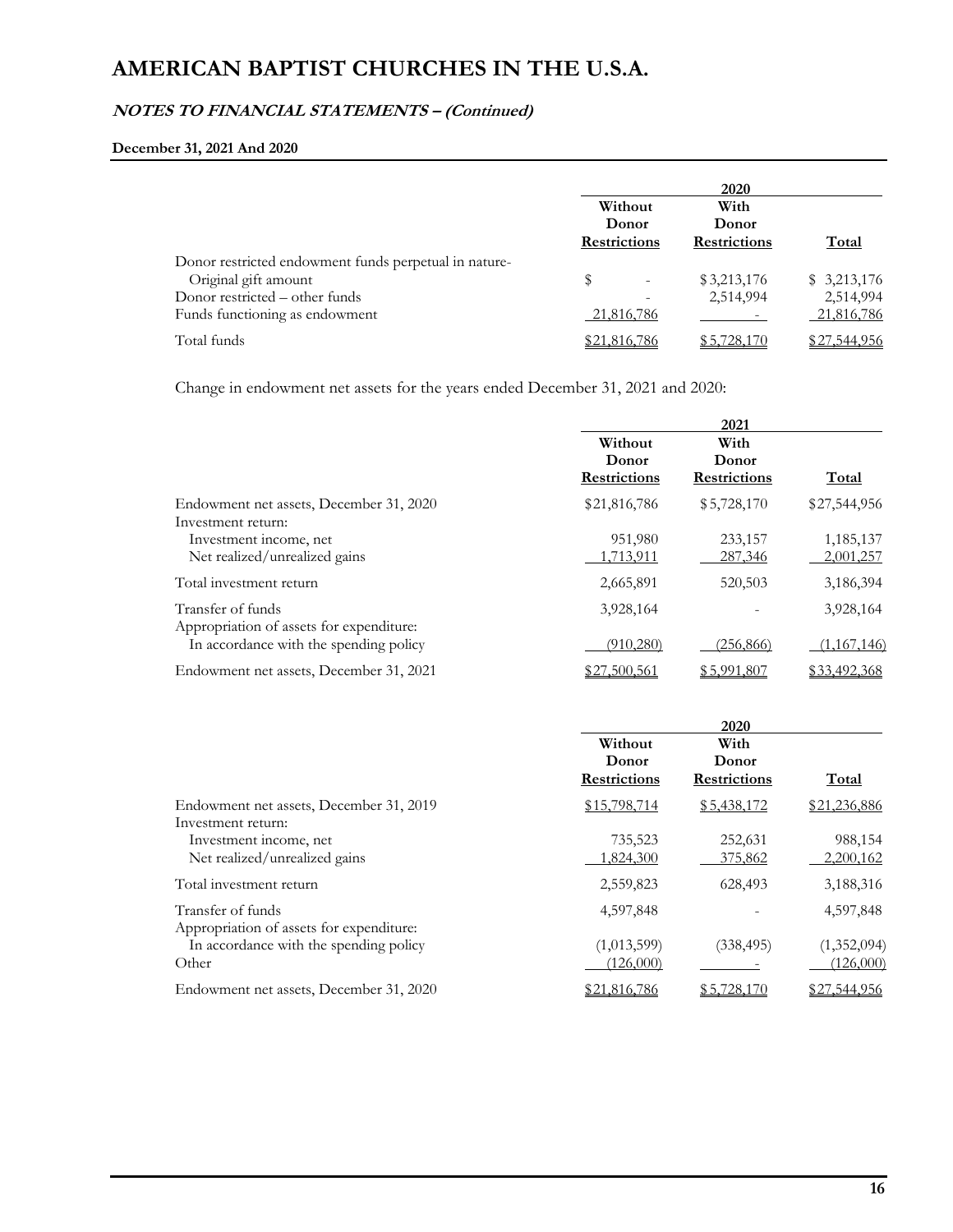# **NOTES TO FINANCIAL STATEMENTS – (Continued)**

#### **December 31, 2021 And 2020**

## **RETURN OBJECTIVES AND RISK PARAMETERS**

ABCUSA's endowment funds are invested in various investments, primarily with ABF and ABHMS **(See Note 3).** According to policy approved by the Board, funds are invested in a manner to preserve the real purchasing power of the assets after all withdrawals and fees by earning a total rate of return over full market cycles of 3 to 5 years which will support the spending policy stated below. Additionally, the total rate of return (net of fees) is expected to equal or exceed a passive investment in commonly quoted market indices (benchmarks) based on a long-term optimal asset allocation.

To satisfy its long-term rate-of-return objectives, ABCUSA relies on a total return strategy in which investment returns are achieved through both capital appreciation (realized and unrealized) and current yield (interest and dividends). ABCUSA targets a diversified asset allocation that places a greater emphasis on equity-based investments to achieve its long-term return objectives within prudent risk constraints.

# **SPENDING POLICY**

ABCUSA sets the draw from the endowment funds by approval of the BGM Finance Committee annually. The percentage draw for operations and disbursements to related partners ranged from 4% to 5% for all restricted and funds functioning as endowment. Effective January 1, 2004, ABCUSA was assigned American Baptist Women in Ministry **("ABWIM")** as a department within the Office of the General Secretary by the General Board, and thus, investments held in an endowment fund were transferred to ABCUSA to support the operations of the new department. ABWIM's percentage draw was 5% for 2021 and 2020. The maximum percentage allowable under terms of ABCUSA's Covenant Agreement with the Ministers & Missionaries Benefit Board **("MMBB")** is 8%.

# **FUNDS WITH DEFICIENCIES**

From time to time, the fair value of assets associated with individual donor restricted endowment funds may fall below the level that the donor or state standards require ABCUSA to retain as a fund of perpetual duration. Deficiencies of this nature are reported in net assets with donor restrictions. At December 31, 2021 and 2020, funds with an original gift value of \$2,323,285 and \$2,323,285 were "underwater" by \$83,531 and \$197,502, respectively. These deficiencies resulted from unfavorable market fluctuations that occurred shortly after the investment of new contributions for donor-restricted endowment funds. ABCUSA has a policy that permits spending from underwater endowment funds.

# **INTERPRETATION OF RELEVANT LAW**

The Board of ABCUSA has interpreted the applicable state standards and guidelines for the prudent management of an endowment fund as requiring the preservation of the fair value of the original gift as of the gift date of the donor-restricted endowment funds absent explicit donor stipulations to the contrary. As a result of this interpretation, ABCUSA classifies as permanently restricted net assets (a) the original value of gifts donated to the permanent endowment, (b) the original value of subsequent gifts to the permanent endowment, and (c) accumulations to the permanent endowment made in accordance with the direction of the applicable donor gift instrument at the time the accumulation is added to the fund. The remaining portion of the donor-restricted endowment fund (i.e. the accumulated realized and unrealized gains/losses) that is not classified in permanently restricted net assets is classified as temporarily restricted net assets until those amounts are appropriated for expenditure by the organization.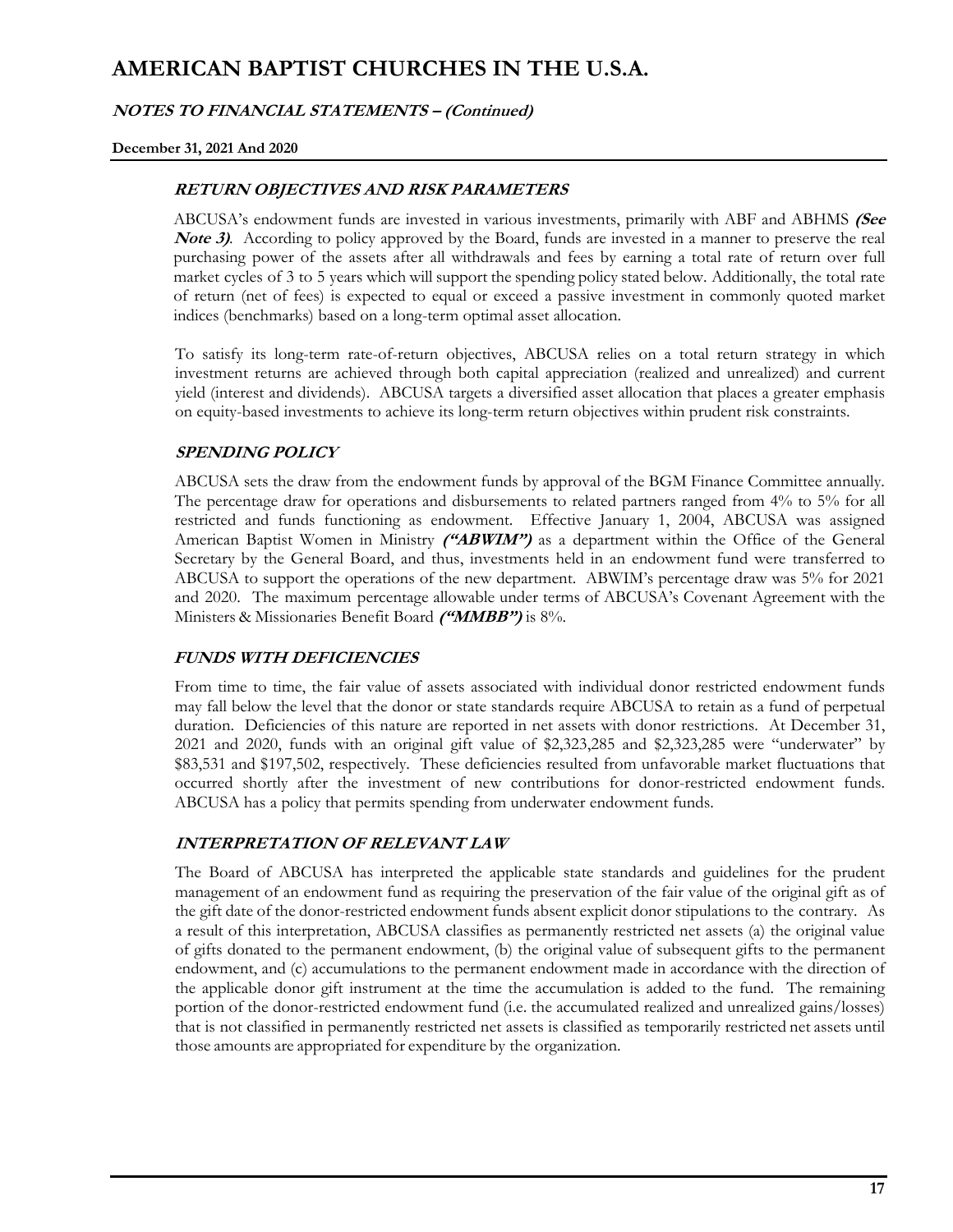### **NOTES TO FINANCIAL STATEMENTS – (Continued)**

#### **December 31, 2021 And 2020**

### **(12) FUNCTIONAL CLASSIFICATION OF EXPENSES**

ABCUSA is required to present expenses on a functional basis if natural classifications are presented in the Statement of Activities. The functional allocation of expenses is based primarily on the amount of direct cost spent on the program or activity as follows for the years ended December 31, 2021 and 2020:

| 2021                                  | Total<br><b>Expenses</b> | Program<br><b>Expenses</b> | Management<br>General | Fundraising<br><b>Activities</b> |
|---------------------------------------|--------------------------|----------------------------|-----------------------|----------------------------------|
| Salaries and wages                    | \$1,877,775              | \$1,120,298                | 645,807<br>\$         | \$111,670                        |
| Employee benefits                     | 509,038                  | 281,619                    | 180,350               | 47,069                           |
| Payroll taxes                         | 104,169                  | 51,609                     | 47,444                | 5,116                            |
| Fees for services                     | 483,049                  | 424,229                    | 49,947                | 8,873                            |
| Advertising and promotion             | 13,792                   | 13,792                     |                       |                                  |
| Office expenses                       | 104,737                  | 43,883                     | 55,977                | 4,877                            |
| Information Technology                | 116,856                  | 116,442                    | 414                   |                                  |
| Occupancy                             | 15,234                   |                            | 15,234                |                                  |
| Travel                                | 87,117                   | 68,690                     | 12,788                | 5,639                            |
| Conferences, conventions and meetings | 86,586                   | 84,455                     |                       | 2,131                            |
| Depreciation                          | 133,580                  | 14,437                     | 114,282               | 4,861                            |
| Insurance                             | 26,068                   | 2,906                      | 23,162                |                                  |
| Program expenses                      | 765,712                  | 553,155                    | 210,389               | 2,168                            |
| Other expenses                        | 225,980                  | 50,133                     | 168,095               | <u>7.752</u>                     |
| Total expenses                        | \$4,549,693              | \$2,825,648                | \$1,523,889           | \$200,156                        |

| 2020                                  | Total<br><b>Expenses</b> | Program<br><b>Expenses</b> | Management<br>General | Fundraising<br><b>Activities</b> |
|---------------------------------------|--------------------------|----------------------------|-----------------------|----------------------------------|
| Salaries and wages                    | \$1,767,993              | \$1,016,576                | 637,991<br>S          | \$113,426                        |
| Employee benefits                     | 491,760                  | 255,835                    | 201,018               | 34,907                           |
| Payroll taxes                         | 97,171                   | 44,926                     | 44,343                | 7,902                            |
| Fees for services                     | 325,734                  | 236,365                    | 78,679                | 10,690                           |
| Office expenses                       | 74,518                   | 32,930                     | 39,016                | 2,572                            |
| Information Technology                | 39,617                   | 14,602                     | 15,281                | 9,734                            |
| Occupancy                             | 9,968                    |                            | 9,968                 | $\overline{\phantom{a}}$         |
| Travel                                | 63,238                   | 57,229                     | 4,841                 | 1,168                            |
| Conferences, conventions and meetings | 14,073                   | 13,893                     |                       | 180                              |
| Depreciation                          | 118,997                  | 12,684                     | 105,785               | 528                              |
| Insurance                             | 45,635                   | 9,608                      | 35,340                | 687                              |
| Program expenses                      | 717,321                  | 489,715                    | 223,458               | 4,148                            |
| Other expenses                        | 201,153                  | 56,275                     | 121,396               | 23,482                           |
| Total expenses                        | \$3,967,178              | \$2,240,638                | \$1,517,116           | \$209,424                        |

#### **(13) CREDIT RISK AND OTHER CONCENTRATIONS**

ABCUSA is required by Accounting Standards Codification **("ASC")** 825, **"Financial Instruments"** to disclose significant concentrations of credit risk regardless of the degree of such risk. As of December 31, 2021 and 2020, ABCUSA maintained bank deposits that exceeded the limit of insurability under the Federal Deposit Insurance Corporation. This risk is managed by ABCUSA in continuing to monitor the financial institutions in which it maintains relationships.